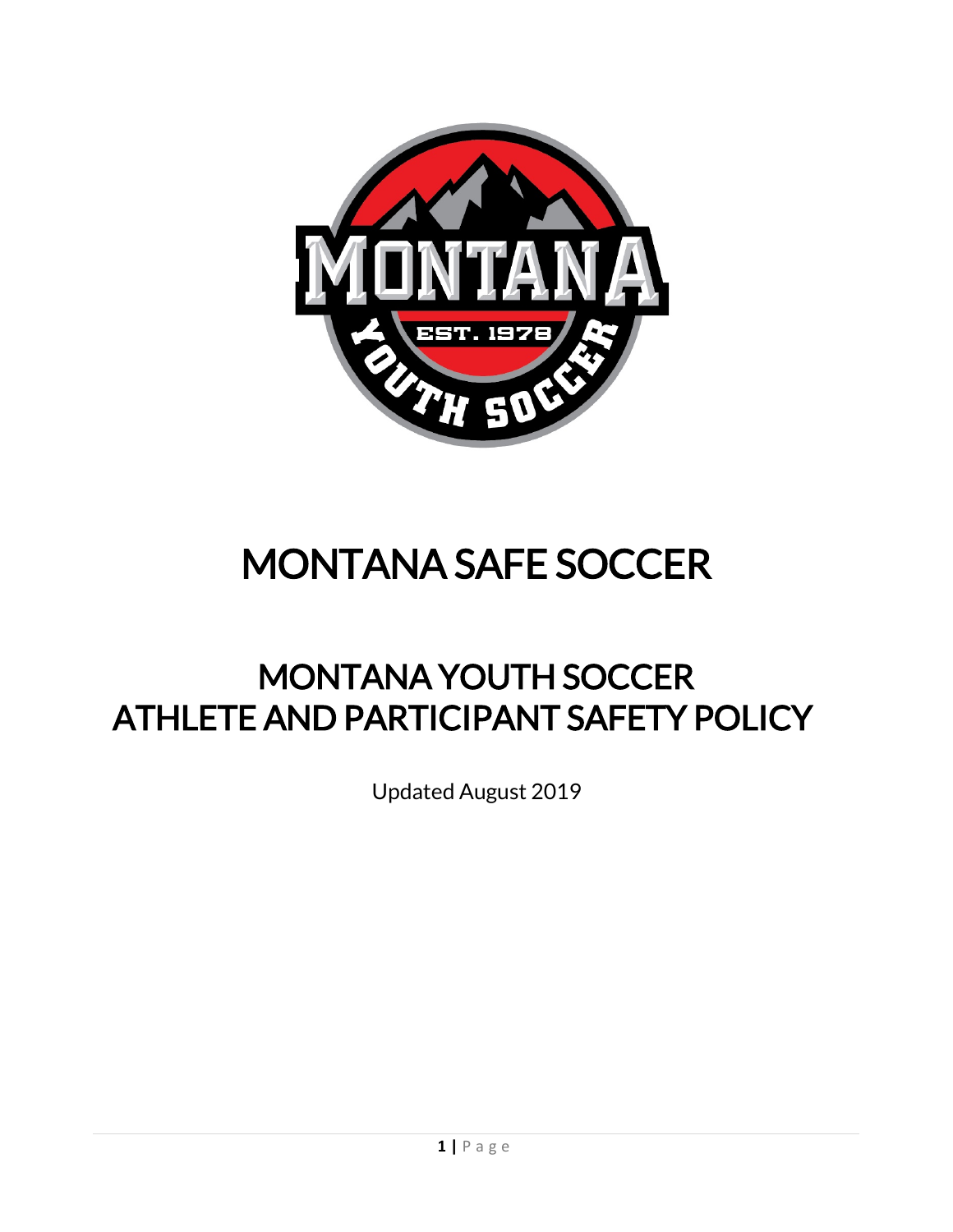# **Contents**

| Montana Youth Soccer Athlete and Participant Safety Policy - Standards for Member Clubs 4 |
|-------------------------------------------------------------------------------------------|
|                                                                                           |
|                                                                                           |
|                                                                                           |
|                                                                                           |
|                                                                                           |
|                                                                                           |
|                                                                                           |
|                                                                                           |
|                                                                                           |
|                                                                                           |
|                                                                                           |
|                                                                                           |
|                                                                                           |
|                                                                                           |
|                                                                                           |
|                                                                                           |
|                                                                                           |
|                                                                                           |

# MONTANA SAFE SOCCER

The Montana Safe Soccer platform provides all Montana Youth Soccer participants (players, coaches, referees, administrators, volunteers and parents) with the tools to make their soccer experience safe, healthy and free from emotional, physical or sexual abuse.

Our Safe Soccer platform includes policies, procedures, background screening of all adults, education and training, reporting, monitoring and enforcement in our desire to help all participant, young and old, have the very best soccer experience.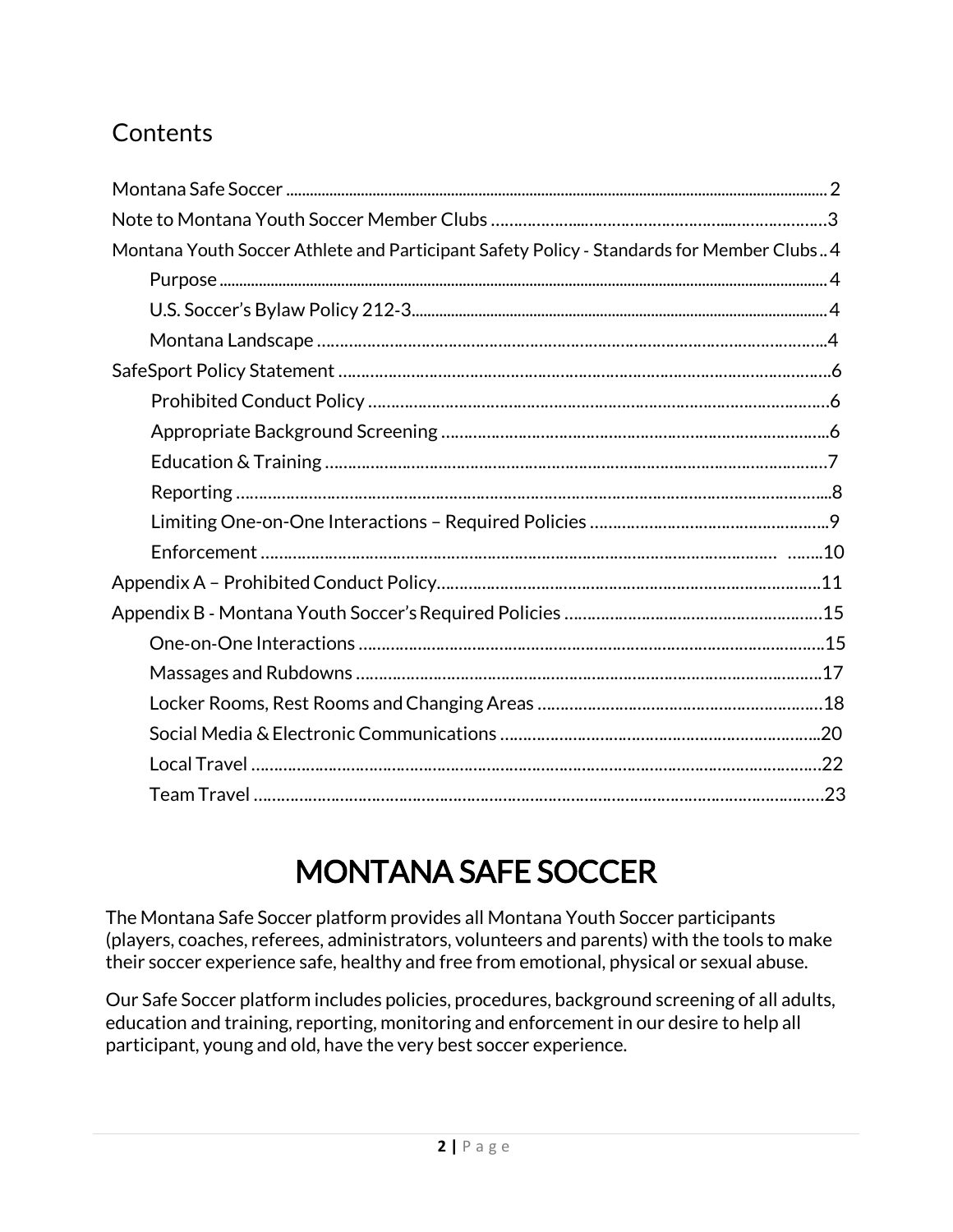## Note to Montana Youth Soccer Member Clubs

For all Member Clubs to be in compliance with US Soccer's Policy 212‐3, (described in following pages) all of the following pages must be made publicly available for all athletes and participants.

The Montana Youth Soccer Athlete and Participant Safety Policy sets the standards for all Member Clubs. This policy is posted and available on the Montana Youth Soccer Association's website, [https://www.montanayouthsoccer.com/a](https://www.montanayouthsoccer.com/)nd will be kept current as required.

The following steps should help the leadership of our Member Clubs with the implementation of the Policy.

#### Steps for Implementation

- $\Box$  Read, review and gain an understanding of the policy. Consult with Montana Youth Soccer staff as an additional resource as needed.
- $\Box$  Update Member Club's website to include in the risk management section an easyto locate description of the Policy and a link to the Montana Youth Soccer website section where the policy will reside and be kept current (see link above).
- $\Box$  Communicate to all organization adult members and parent's how to locate the Montana Youth Soccer Athlete and Participant Safety Policy, and the importance of the Policy.
- <span id="page-2-0"></span>□ Support US Soccer and Montana Youth Soccer on the implementation, management, oversight and compliance with the Policy.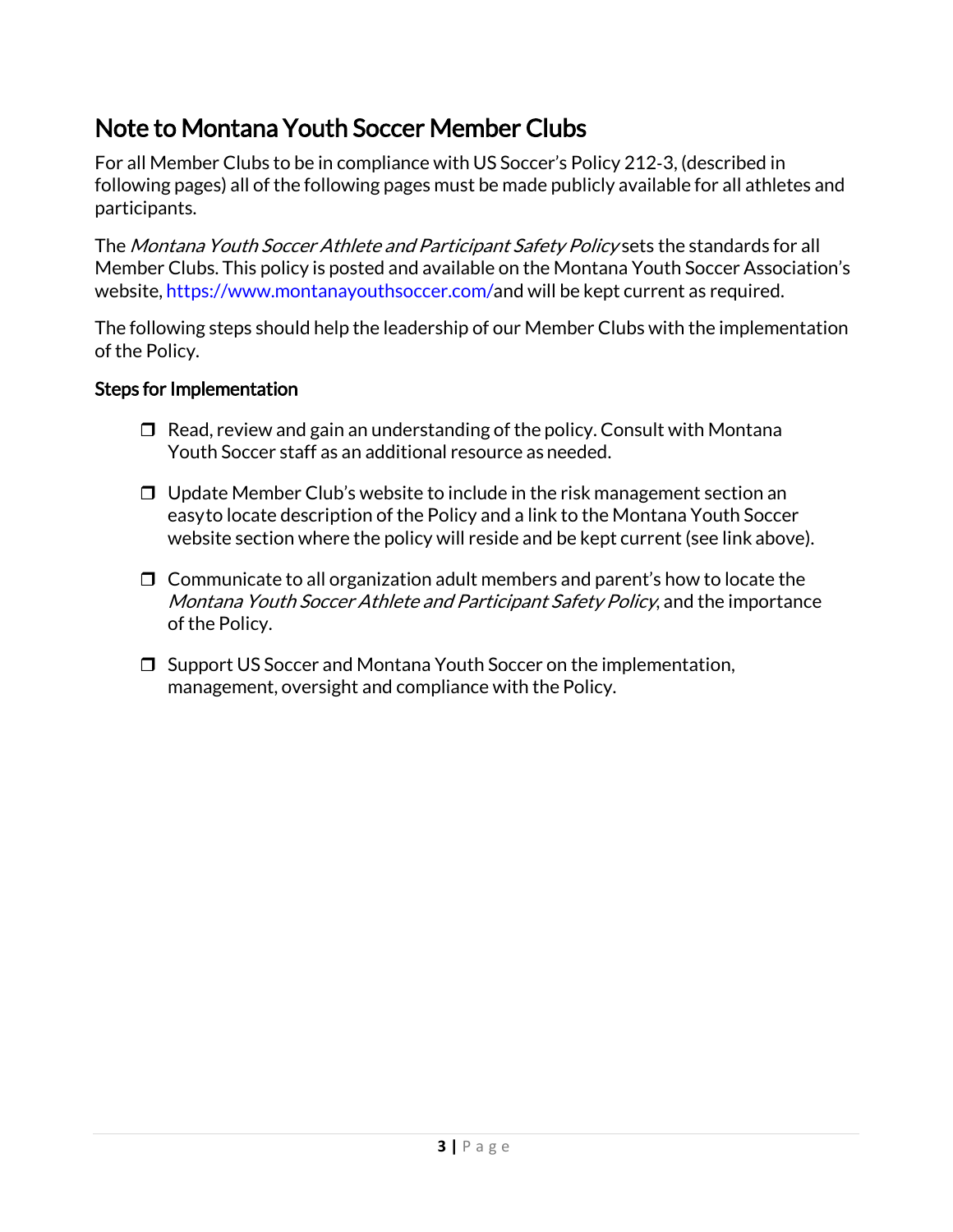# MONTANA YOUTH SOCCER ATHLETE AND PARTICIPANT SAFETY POLICY ‐ STANDARDS FOR MEMBER CLUBS

# <span id="page-3-0"></span>Purpose

Consistent with U.S. Soccer Bylaw 212, Members Clubs are required to, among other obligations, 1) comply with applicable law and, in particular, the Ted Stevens Olympic and Amateur Sports Act (the "Sports Act"); 2) if the member recruits, trains, fields or funds soccer players, establish a risk management program to promote the safety and protect the welfare of participants; and 3) adopt policies prohibiting sexual abuse. Effective February 14, 2018, Public Law 115-126, the Protecting Young Victims from Sexual Abuse and Safe Sport Authorization Act of 2017 (the "SafeSport Act"), amends the Sports Act, and requires applicable amateur sports organizations (as such term is defined in the SafeSport Act, 36 U.S.C. § 220530(b)) to:

- Comply with the SafeSport Act's reporting requirements and prohibit retaliation by the applicable amateur sports organization against any individual who makes a report (36 U.S.C. § 220530(a)(1));
- Establish reasonable procedures to limit one‐on‐one interactions between an amateur athlete who is a minor and an adult (who is not the minor's legal guardian) at a facility under the jurisdiction of the applicable amateur sports organization (36 U.S.C. § 220530(a)(2));
- Offer and provide consistent training to adult members in regular contact with minor amateur athletes and, subject to parental consent, to members who are minors, regarding prevention and reporting of child abuse (36 U.S.C. § 220530(a)(3));and

The purpose of the Montana Youth Soccer Athlete and Participant Safety Policy is to require an Athlete and Participant Safety/Safe Soccer program as part of each Member Club's risk management program and establish standards for such a program.

# <span id="page-3-1"></span>U.S. Soccer's Bylaw Policy 212‐3 (approved October 19, 2018)

### Montana Landscape

As you read the SafeSport Act and U.S. Soccer policy information the terms Applicable Entity, Covered Organization and Covered Individual are used. In a nutshell, in our soccer world, all of U.S. Soccer and all members (i.e. State Association, Youth Council Members) are considered an Applicable Entity and Covered Organizations. As a result, all clubs, programs, leagues and other affiliated adults of State Associations and Youth Council Members (USYS, US Club, AYSO, SAY, USSSA, etc.) are also considered an Applicable Entity and CoveredOrganization.

For the purposes of Montana Youth Soccer and our Member Clubs (all of which are Covered Organizations) a Covered Individual is defined as "an adult who is authorized, by a national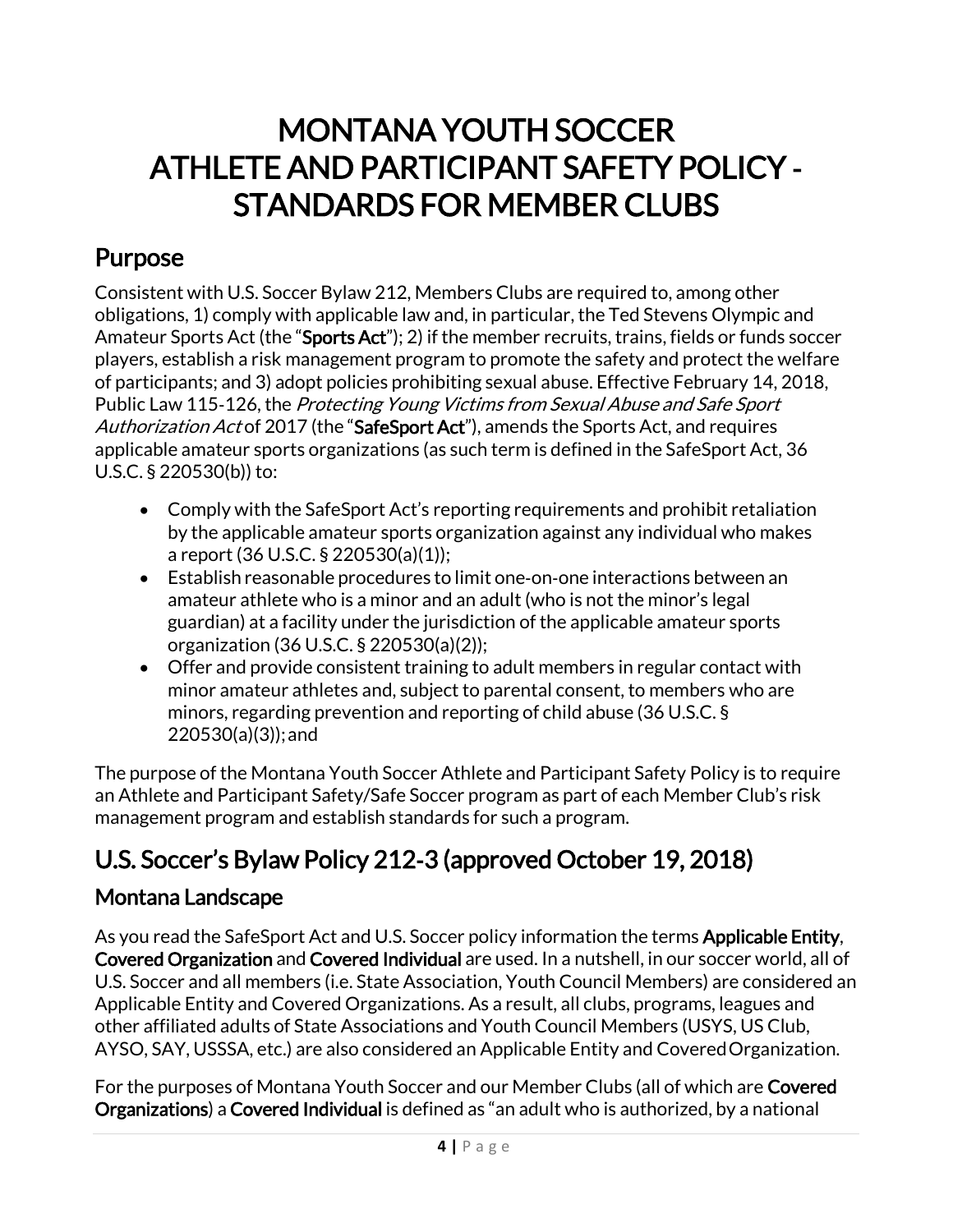governing body, a member of a national governing body, or an amateur sportsorganization that participates in interstate or international amateur athletic competition, to interact with a minor or amateur athlete at an amateur sports organization facility or at any event sanctioned by a national governing body, a member of a national governing body, or such an amateur sports organization".

Montana Youth Soccer has adopted the definition of an "Adult", as provided by Montana Code 41-1-101 Minors and Adults Defined, to be "Every adult (persons 18 years old and older) associated with all organizations who may have the opportunity to have direct and unmonitored access to children".

Matching this definition with the requirements ofthe SafeSport Act, all Adults as defined above are now considered Covered Individual under SafeSport and are required to comply with the forthcoming Policies, rules, procedures and compliance. The term "**Participating** Adults", for the purposes of Montana Youth Soccer, applies to all Adults as defined in the paragraph above.

Using the above requirement of all adults who may have the opportunity to have direct and unmonitored access to children, the following individuals are required to register as Adults, satisfy Background Screening, complete all SafeSport and U.S. Soccer Abuse Prevention training, and are now considered Mandatory Reporters. This includes, but is not limited to:

- Coaches (all types)
- Team Managers, including designated team parents assigned team management responsibilities
- Board members (Officers, Directors, Administrators, Committee Chairs, Appointees, etc.)
- Referees (Note: All USSF Referees will complete their full background checks and screening registration through the Montana State RefereeCommittee).
- Trainers (Permanent or Temporary)
- Volunteers
- Organization Employees
- Concession Workers
- Tournament Organizers, Employees, Volunteers
- And, any other person age 18 or older who may have the opportunity to have direct and unmonitored access to children.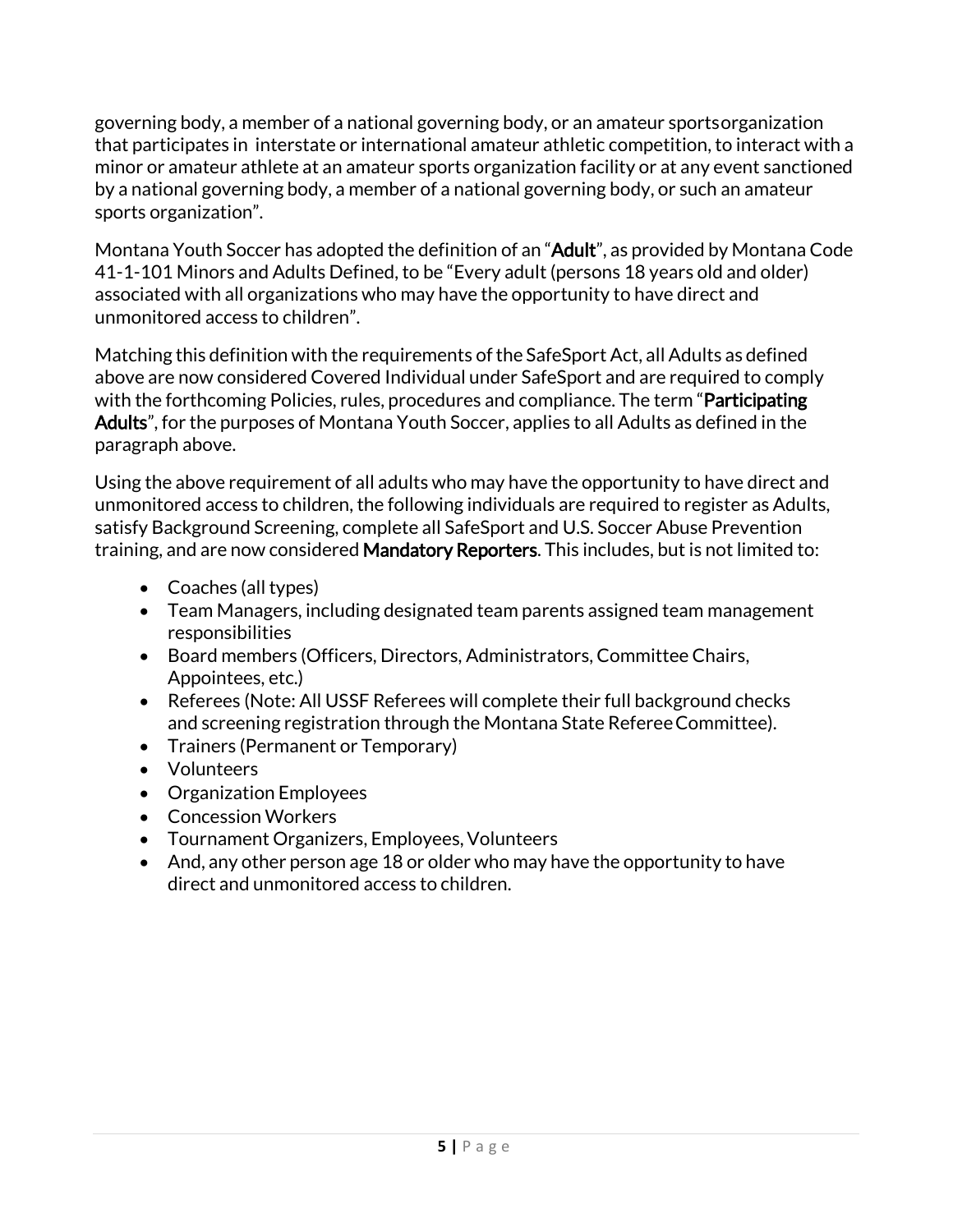## SafeSport Policy Statement:

Per the SafeSport Act, each Organization Member that is an "Applicable Entity" or otherwise has adult members who are in regular contact with amateur athletes who are minors (in each case, a "Covered Organization"), must maintain, as part of that risk management program, an athlete and participant safety program that includes the six components listed below.

### 1. Prohibited Conduct Policy

Covered Organizations and other Member Clubs that qualify as an amateur sports organization under 36 U.S.C. § 220501(b)(3) must implement and enforce a Policy or code of conduct that prohibits misconduct including bullying, hazing, harassment (including sexual harassment), emotional misconduct, physical misconduct, and sexual misconduct, as those terms are defined by the U.S. Center for SafeSport's SafeSport Code for the U.S. Olympic and Paralympic Movements (the "SafeSport Code"). See [https://uscenterforsafesport.org/f](https://uscenterforsafesport.org/)or more details on the code.

Montana Youth Soccer's Prohibited Conduct Policy is located at Appendix A to this Policy document.

This Policy must apply to all activities under the Member Club's jurisdiction and at least to (1) Member Club employees and board members; (2) the members of such Member Club; (3) amateur athletes who are minors or referees who are minors (collectively, "Youth Participants"); and (4) any adult individuals the Member Club authorizes, approves or appoints to have regular contact with Youth Participants ("Participating Adults"). This Policy must also prohibit retaliation against individuals making good faith reports of misconduct.

The Montana Youth Soccer Prohibited Conduct Policy incudes the above categories in addition to our broader group of all adults who may have the opportunity to have direct and unmonitored access to children of Youth Participants as covered individuals who must all comply with our Policy.

NOTE: Youth Participants expressly includes referees who are minors. In addition, Participating Adults includes, but is not limited to, coaches and all SYRAs and any referee program‐affiliated personnel, including without limitation assigners, having regular contact with Youth Participants.

### 2. Appropriate Background Screening

Covered Organizations must implement and enforce a Policy that requires appropriate background screening of Participating Adults prior to regular contact with a Youth Participant.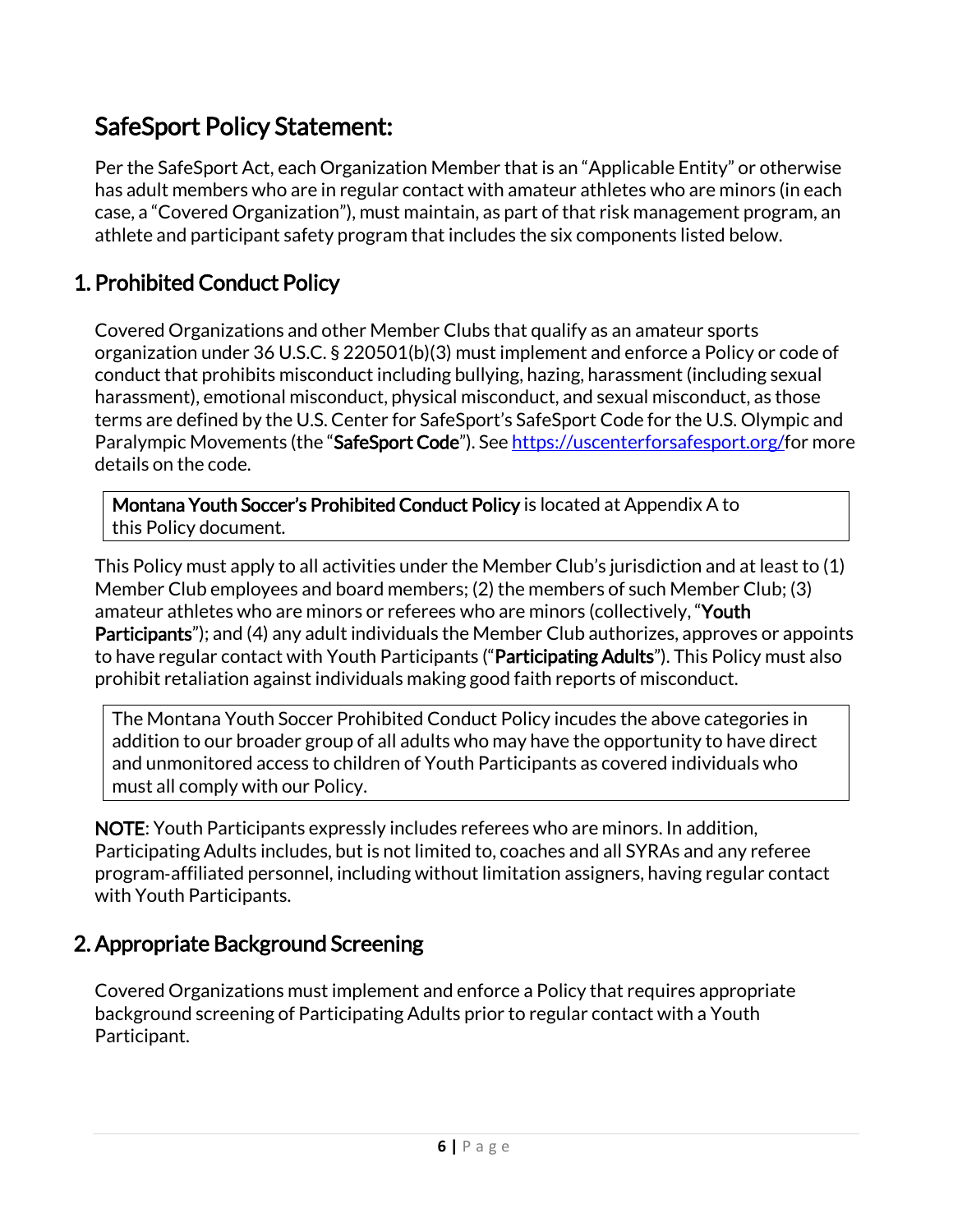### 3. Education & Training

Covered Organizations must implement and enforce a Policy (1) requiring education and training designed to meet the Member Club's obligations under the SafeSport Act to (a) Member Club employees and board members and (b) Participating Adults, in each case as a condition to participation, and (2) subject to parental consent, offer and provide training to Youth Participants. The Policy should require the following:

#### A. Initial Training for Adults: Core Center for SafeSport Training or Equivalent

Pursuant to USOC and U.S. Center for SafeSport Policy, and as contemplated by the SafeSport Act, Covered Organization employees, board members and Participating Adults must be required to complete consistent training concerning child abuse prevention. These Policies must require Participating Adults to complete either (1) the U.S. Center for SafeSport's Core SafeSport Training (i.e., the Center's online training or the Center's approved in‐person training), and as applicable, follow‐up refresher course training; or (2) similar training designed to meet the Organization Member's obligations under the SafeSport Act, with all continuing Adult Participants to receive training prior to regular contact with a Youth Participant.

A Covered Organization may provide alternative training to the Core SafeSport Training offered in the online MYSA registration platform, but it is strongly encouraged to use the Core SafeSport Training. Any alternative training is at the risk and responsibility of the Member Club to ensure compliance with applicable law. If a Member Club provides alternative training, it must not refer to such training as "SafeSport" Training.

As noted above, under US Soccer's SafeSoccer Framework, all Amateur Sports Associations (i.e. Montana Youth Soccer) sanctioned by an NGB (i.e. USYS) must provide consistent training to adult members who are in contact with amateur athletes who are minors. The MYSA designated course, offered online at no cost, is through the U.S. Center for SafeSport.

Be prepared to spend up to 90 minutes for the initial training course.

#### B. Refresher Course(s) for Adults

In addition to the initial training, a refresher course is required on an annual basis following the completion of the initial training.

Be prepared to spend up to 30 minutes to take the refresher course.

#### C. Training for Youth Participants

Covered Organizations must – subject to parental consent – offer and provide training annually to Youth Participants regarding the prevention of child abuse. Covered Organizations must track:

- A description of the training(s)
- The date the training(s) was offered and given
- A description of how the training(s) was offered and given.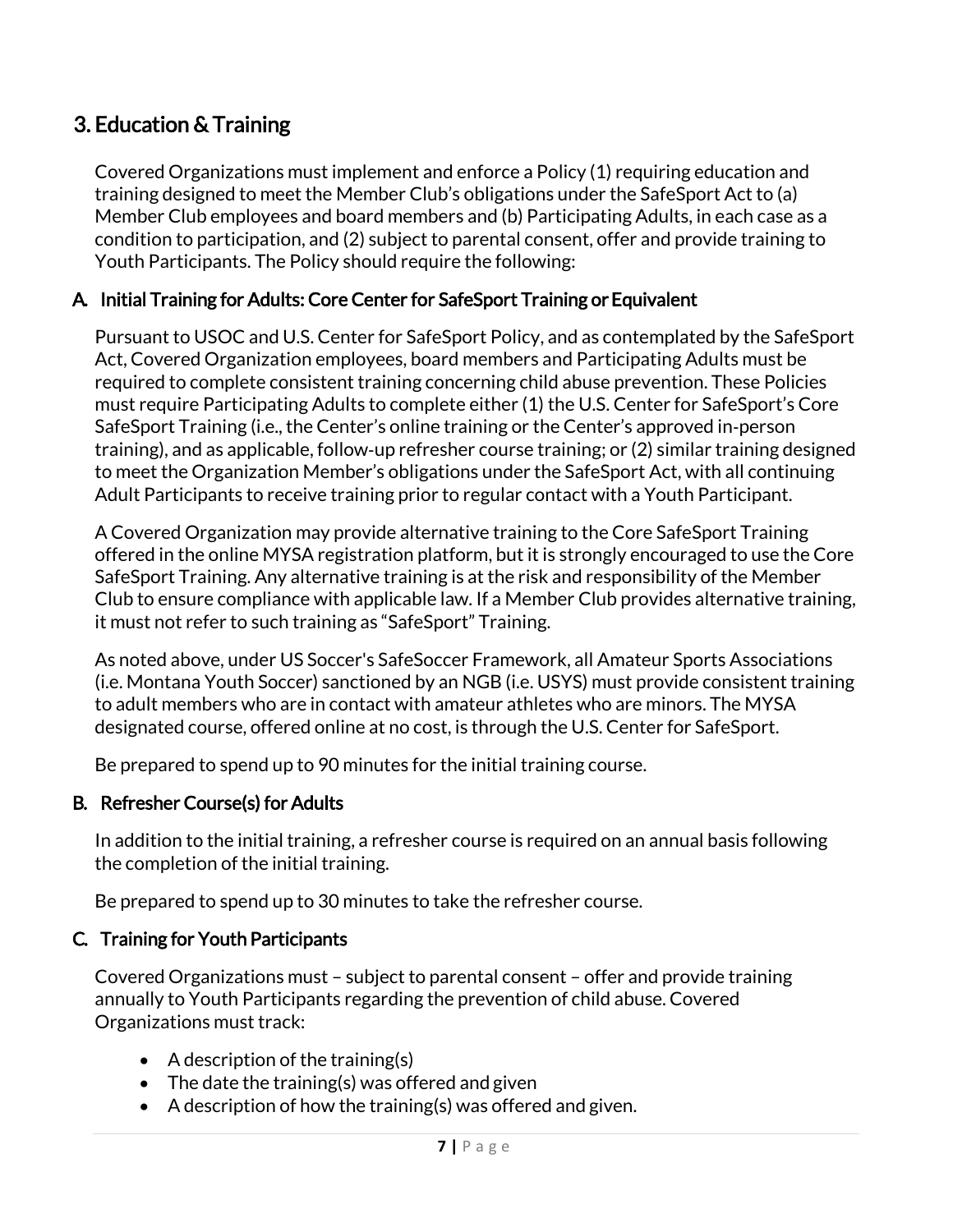### 4. Reporting

Covered Organizations must maintain a procedure for reporting misconduct to the Covered Organization and, to the extent required by the SafeSport Act, mandate reporting to appropriate law enforcement authorities. The procedure should be clear that reporting may be made anonymously, and that no direct fees or other cost is involved in making a report. Each Covered Organization must also maintain a Policy prohibiting retaliation against individuals making good faith reports of misconduct.

#### Montana Youth Soccer's Reporting Procedures

Montana Youth Soccer Reporting procedures provide a mechanism that allows a complaint to be easily reported for a reasonable suspicion of Sexual or Physical abuse/neglect, within a 24‐ hour period of awareness. Federal regulations state that reports should be made to a) local law enforcement and b) local/state child protective services, c) US Soccer, and d) the US Center for SafeSport. EVERYONE IS A MANDATORY REPORTER.

Mechanism for Reporting Physical or Sexual Abuse is Suspected – (Everyone listed below MUST be contacted when physical or sexual abuse is suspected)

- 1. Local Law Enforcement Number (posted on club website and given to athletes and parents)
- 2. Local Child Protective Services Number (posted on club website and given to athletes and parents)
- 3. Child & Family Services Division of the Montana Department of Public Health and Human Services (Montana DPHHS)
	- [Montana's Mandatory](https://dphhs.mt.gov/Portals/85/cfsd/documents/SchoolGuidelinesChildAbuseandNeglect.pdf) Reporting Guidelines
- 4. Club Risk Manager Contact Information (every club should have a point person for reporting)
- 5. State Risk Manager Jeff Schoonover[, jeff@montanayouthsoccer.com,](mailto:jeff@montanayouthsoccer.com) (406) 565-2676.
- 6. National Governing Body (NGB)

US Soccer Integrity Hotline Number – (312) 528‐7004

US Soccer<https://www.ussoccer.com/report-a-concern>

US Center for SafeSport - <https://uscenterforsafesport.org/report-a-concern/>

#### Reporting other forms of misconduct such as emotional abuse, bullying, hazing, or harassment.

- 1. Club Risk Manager Contact Information (every club should have a point person for reporting)
- 2. Club or BOD Review/Hearing There should be a process in Policy to document and address the misconduct. The decision of the Member Club or BOD should be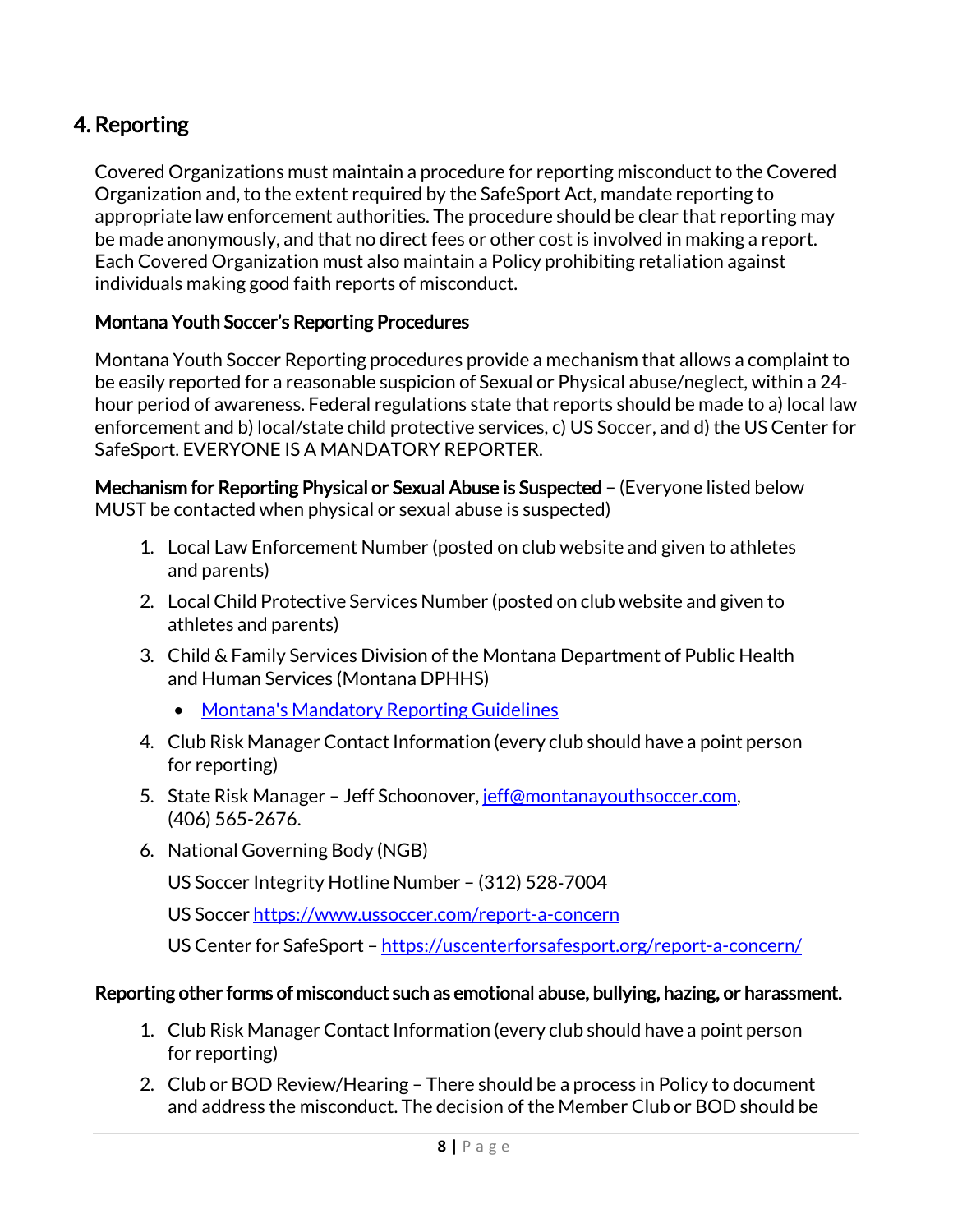sent to the State Risk Manager.

3. State Risk Manager – Jeff Schoonover[, jeff@montanayouthsoccer.com,](mailto:jeff@montanayouthsoccer.com) (406) 565-2676.

#### Penalties for Failure to Report Known or Suspected Child Abuse or Neglect

Montana Code 41-3-207 Penalty for Failure to Report states:

- 1. Any person, official, or institution required by law to report known or suspected child abuse or neglect who fails to do so or who prevents another person from reasonably doing so is civilly liable for the damages proximately caused by such failure or prevention.
- 2. Any person or official required by law to report known or suspected child abuse or neglect who purposely or knowingly fails to report known child abuse or neglect or purposely or knowingly prevents another person from doing so is guilty of a misdemeanor.

### 5. Limiting One‐on‐One Interactions – Required Policies

Covered Organizations are required to establish reasonable procedures to limit one‐on‐one interactions between individual Youth Participants and any Adult Participant who is not their legal guardian ("Prevention Policies"). These procedures must include athlete prevention Policies covering the topics below:

- One‐on‐One Interactions, including meetings and individual training sessions
- Massages and rubdowns
- Locker rooms, rest rooms, and changing areas
- Social media and electronic communications
- Local travel
- Team travel

#### Montana Youth Soccer's Polices

Montana Youth Soccer Association's Required Policies are located at Appendix B to this Policy document.

#### A. Minor athletes who become adult athletes

A minor athlete that reaches the age of majority is not to subject to Prevention Policies in their capacity as an athlete, and when interacting with Youth Participants who are 16 or older. When this now age of majority athlete interacts with minor athletes 15 or younger all Prevention Policies will be in effect. Should a minor athlete reach the age of majority and then obtain a position that presents a potential power imbalance, such as becoming a coach, the individual is subject to athlete prevention Policies.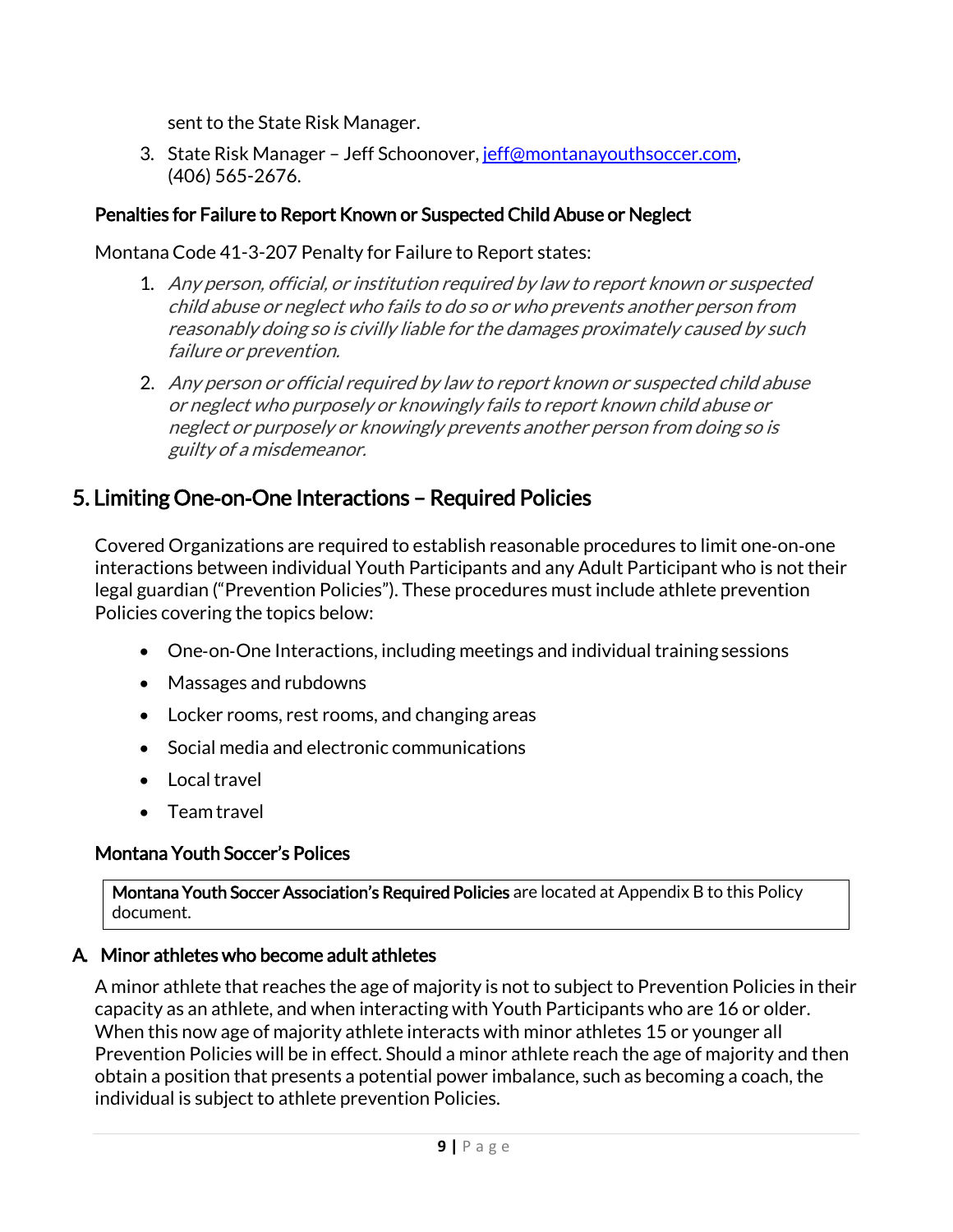#### B. Implementation

The mandatory components set forth in the model Policies set a minimum standard. In implementing the required Policies, a Covered Organization may choose to implement a Policy that is stricter than the Model Policy, if it includes or is stricter than the mandatory component. If, in implementing the required Policies identified here, Covered Organizations are not in compliance with federal requirements, the organization must implement Policies and procedures sufficient to meet such requirements.

### 6. Enforcement

#### A. By Member Clubs

Each Covered Organization and Member Club that qualifies as an amateur sports organization under 36 U.S.C. § 220501(b)(3) must enforce its Athlete & Participant Safety Policy, consistent with the SafeSport Act. Specifically, violations of the Policy must be subjectto an appropriate grievance process that is materially free of bias and conflicts of interest, to address allegations of misconduct following the report or complaint of misconduct. This grievance process must include the opportunity for review by a disinterested individual or body and a right to appeal a final decision rendered by a Member Club's process pursuant to U.S. Soccer Bylaw 704.

#### Montana Youth Soccer Association's Enforcement Policy

All violations of the Montana Youth Soccer Athlete & Participant Policy will be subject to the current Montana Youth Soccer Procedures for Disciplinary Actions and Appeals & Grievances and Complaints and Appeals

#### B. By U.S. Soccer

<span id="page-9-0"></span>Pursuant to U.S. Soccer Bylaw 212, U.S. Soccer reserves the right to, either directly or through a contracted third-party service provider, survey, audit, require certifications of compliance with, and otherwise review compliance by its Organization Members with this Policy. Failure of any Organization Member to issue and implement the Policies required by this Policy 212‐3 will constitute a violation of Bylaw 212 Section 1.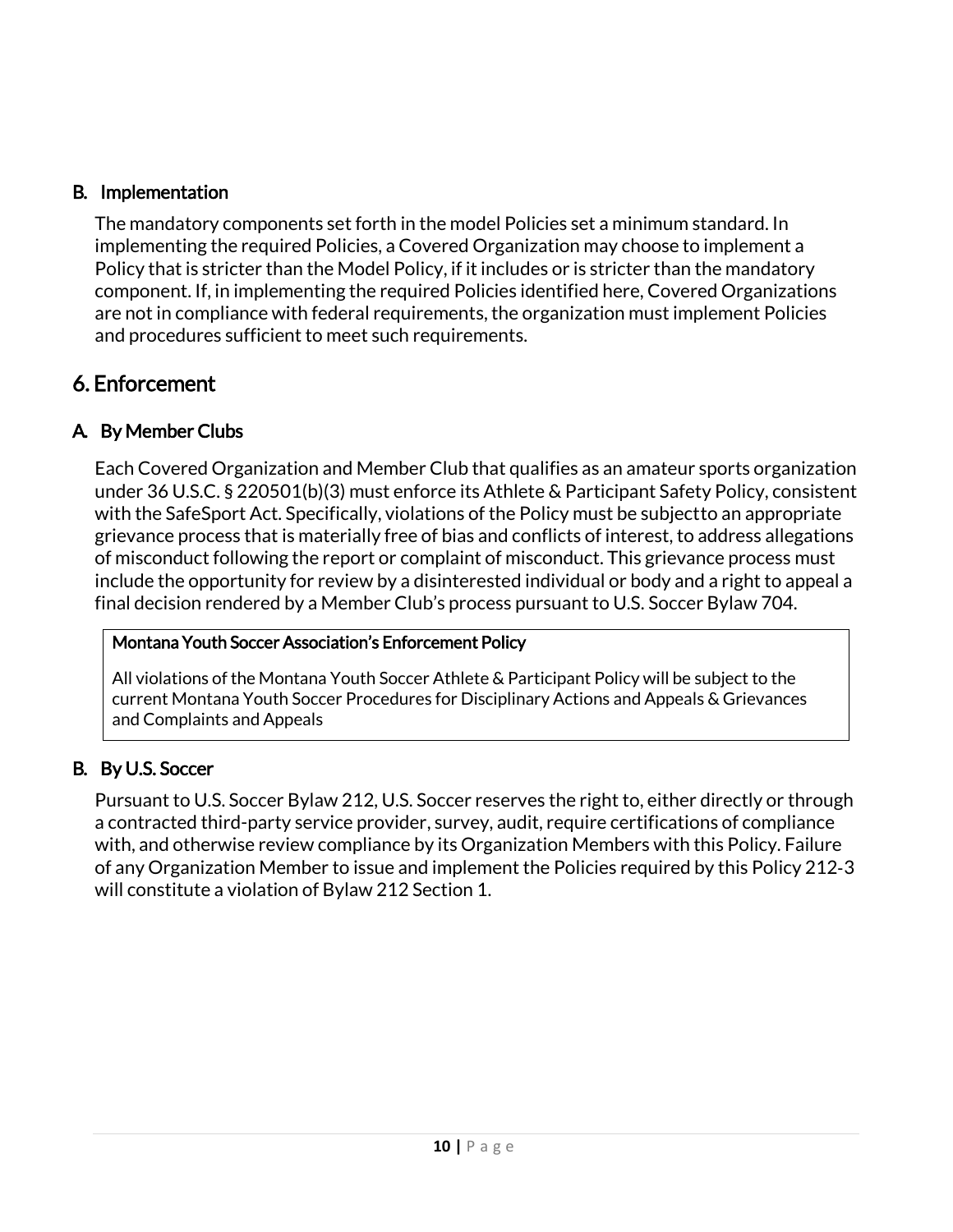# APPENDIX A – PROHIBITED CONDUCT POLICY

This is the Policy of Montana Youth Soccer Association (MYSA) that applies to all MYSA's "Covered Personnel" as defined in this document. This Policy also covers any subcontractor, supplier, customer or third party and their employees in their dealings with Montana Youth Soccer employees, athletes, members and volunteers.

MYSA is committed to maintaining a work environment that is free from all forms of discrimination, including harassment, on the basis of any legally protected status. Accordingly, MYSA does not permit any form of unlawful harassment, discrimination or intimidation against its employees by anyone, including managers, supervisors, coworkers, executives, directors, officers, other employees, vendors, clients, customers or third parties. Protected status includes race, color, age, religion, marital status, sex, ancestry, national origin, citizenship, veteran's status, pregnancy, disability, sexual orientation, protected activity, or any other characteristic protected by federal, state or local law. The Policy also prohibits harassment on the basis of the protected status of an individual's relatives, friends or associates.

MYSA is also committed to maintaining a work environment that is free from all forms of child sexual abuse, sexual misconduct, bullying and hazing.

Any violation of this Policy by Covered Personnel may subject the Covered Personnel to disciplinary action. Appropriate action will also be taken against any subcontractor, supplier or customer found in violation of this Policy.

#### **Harassment**

Harassment consists of unwelcome conduct, whether verbal, physical or visual, that is based upon a person's protected status. MYSA will not tolerate harassing conduct that affects tangible job benefits, that unreasonably interferes with an individual's work performance, or safety, or that creates an intimidating, hostile, or offensive working environment.

Among the types of conduct prohibited by this Policy are epithets, slurs, negative stereotyping or intimidating acts based on an individual's protected status and the circulation or posting of written or graphic materials that show hostility toward an individual because of his or her protected status.

Prohibited conduct can also include jokes, kidding, or teasing about another person's protected status. While harassing conduct is unlawful only if it affects tangible job benefits and/or interferes unreasonably with work performance and creates an abusive or hostile work environment, this Policy forbids harassing conduct even when it does not rise to the level of a violation of law.

#### Sexual Harassment

Unwelcome sexual advances, requests for sexual favors, and other verbal, written, or physical conduct of a sexual nature constitute sexual harassment when: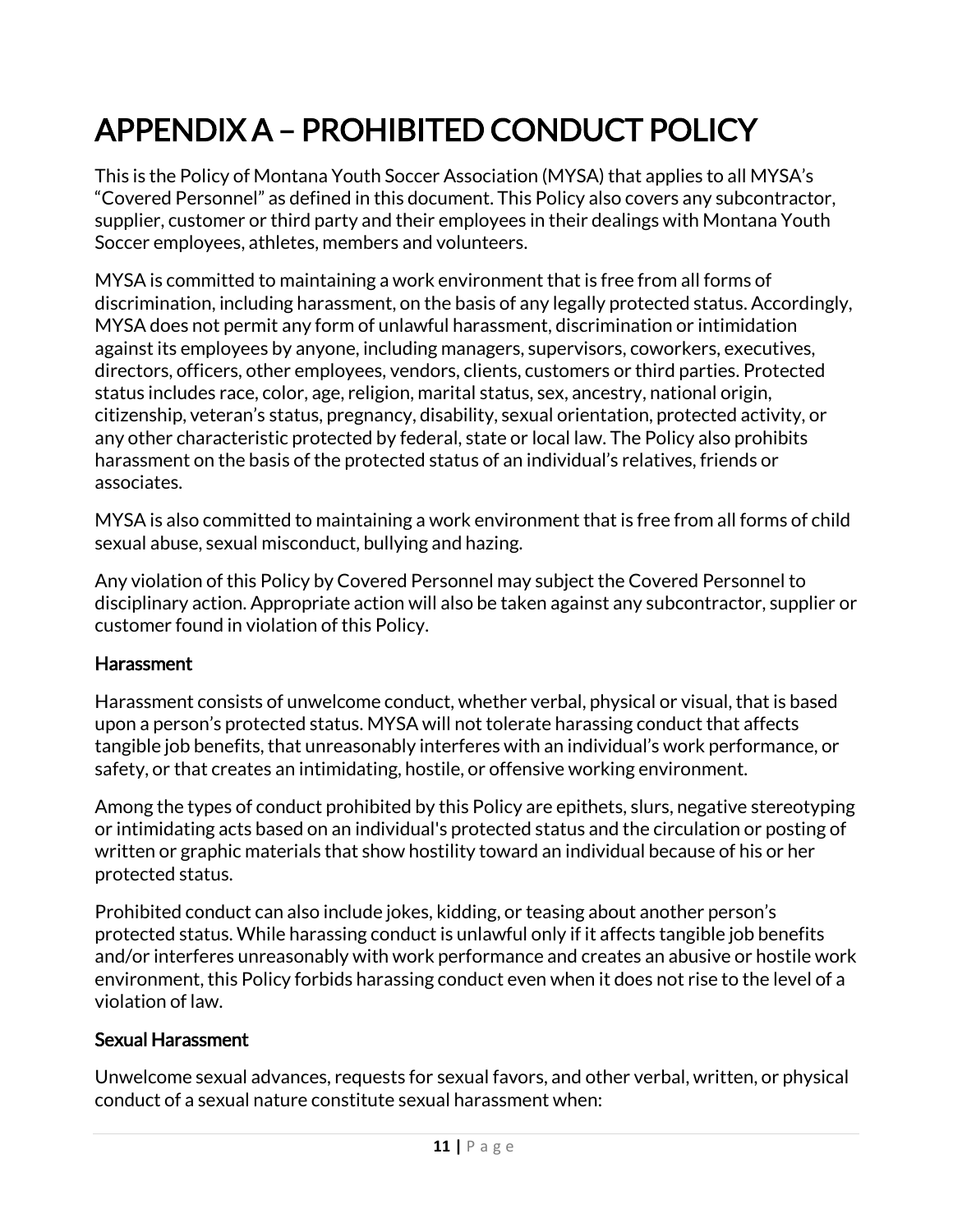- submission to such conduct is made either explicitly or implicitly a term or condition of the individual's employment;
- submission to or rejection of such conduct by an individual is used as the basis for an employment decision affecting that individual; or
- such conduct has the purpose or effect of unreasonably interfering with an individual's work performance and creating an intimidating, hostile, or offensive working environment.

Sexual harassment may involve individuals of the same or different gender. It may also occur between individuals of any employment status.

Examples of conduct which may constitute sexual harassment and are prohibited by this Policy include, but are not limited to

- unnecessary touching, patting, hugging, pinching, or brushing against a person's body;
- staring, ogling, leering, or whistling at a person;
- continued or repeated verbal abuse of a sexual nature;
- sexually explicit statements, sexual flirtations, advances, propositions, subtle pressure for sexual activity, comments, questions, jokes, or anecdotes;
- graphic or degrading comments about a person's clothing, body or sexual activity;
- sexually suggestive objects, cartoons, posters, calendars, or pictures in the workplace;
- suggestive or obscene letters, notes or invitations;
- harassing use of electronic mail, electronic or instant messaging, or telephone communication systems; or
- other physical or verbal conduct of a sexual nature.

MYSA prohibits managers and supervisors from threatening or insinuating, either explicitly or implicitly, that an employee's submission to or rejection of sexual advances will in any way influence any personnel decision regarding that employee's wages, assigned duties, advancement, evaluation, shifts, career development, or any other condition of employment.

#### Racial, Religious, or National Origin Harassment

Racial, religious, or national origin harassment deserves special mention as well, and is expressly prohibited by MYSA. Racial, religious, or national origin harassment includes any verbal, written, or physical act in which race, religion, or national origin is used or implied in a manner which would make a reasonable employee uncomfortable in the work environment or which would interfere with the employee's ability to perform the job. Examples of race, religious or national origin harassment may include, but are not limited to:

- jokes, which include reference to race, religion, or national origin;
- the display or use of objects or pictures which adversely reflect on a person's race, religion, or national origin; or
- use of pejorative or demeaning language regarding a person's race, religion, or national origin.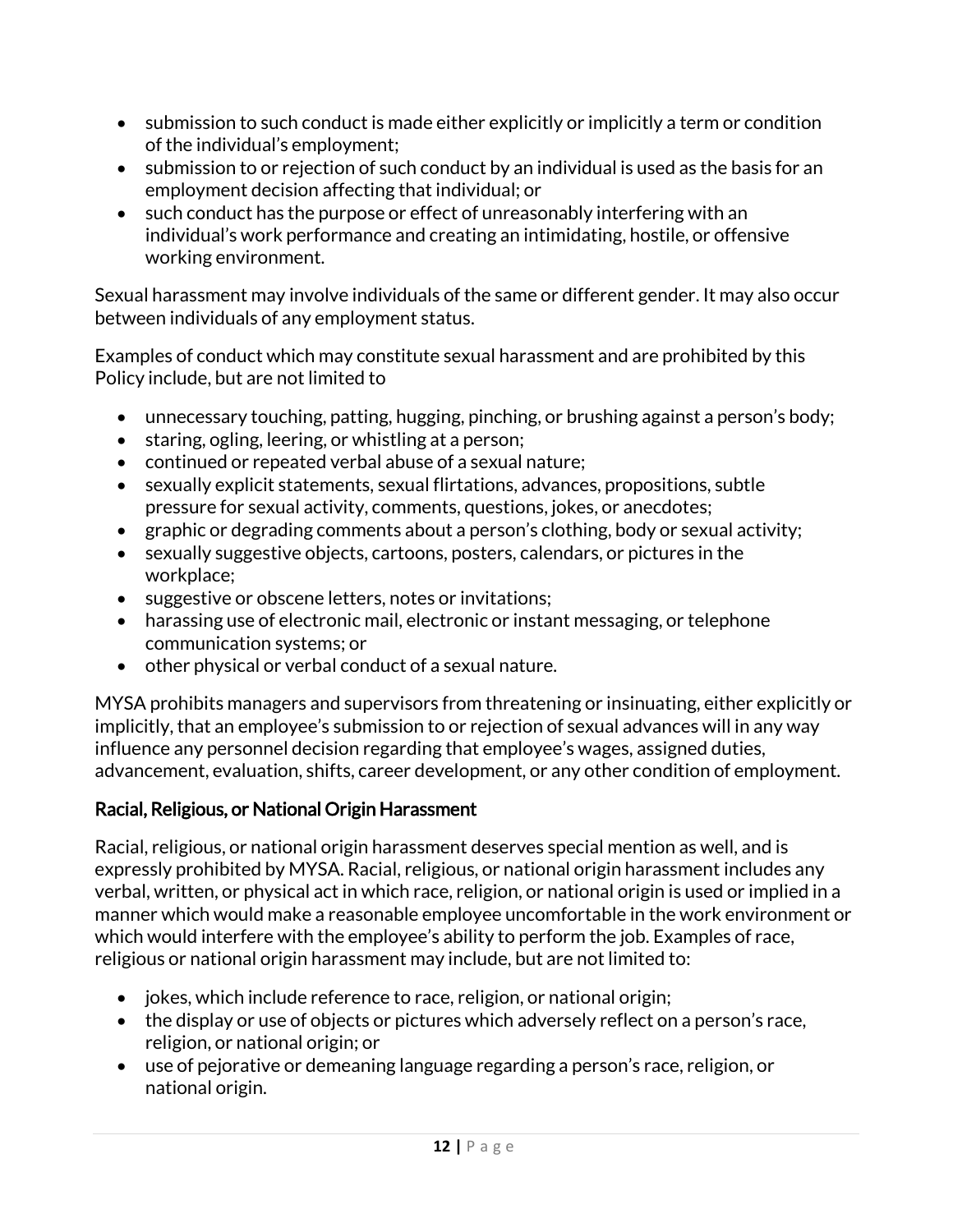#### Child Sexual Abuse

Any sexual activity with a child is prohibited. This includes sexual contact with a child that is accomplished by deception, manipulation, force or threat of force, regardless of the age of the participants, and all sexual interactions between an adult and a child, regardless of whether there is deception, or the child understands the sexual nature of the activity.

#### Sexual Misconduct

Any sexual interaction between an athlete and an individual with evaluative, direct or indirect authority is prohibited. Such relationships involve an imbalance of power and are likely to impair judgment or be exploitative. This section does not apply to a pre-existing relationship between two spouses or life partners.

#### Emotional Misconduct

Emotional misconduct in all forms is prohibited. Emotional misconduct is a pattern of deliberate, non-contact behavior that has the potential to cause emotional or psychological harm to another person. Non-contact behaviors include verbal acts, physical acts or acts that deny attention or support; or any act or conduct described as emotional abuse or misconduct under federal or state law (e.g. child abuse, child neglect). Emotional misconduct does not include professionally-accepted coaching methods of skill enhancement, physical conditioning, team building, appropriate discipline or improving athletic performance.

#### Physical Misconduct

Physical misconduct in all forms is prohibited. Physical misconduct is defined as contact or non-contact conduct that results in, or reasonably threatens to, cause physical harm to another person; or any act or conduct described as physical abuse or misconduct under federal or state law (e.g. child abuse, child neglect, assault). Physical misconduct does not include professionally-accepted coaching methods of skill enhancement, physical conditioning, team building, appropriate discipline or improving athletic performance. For example, hitting and punching are well-regulated forms of contact in combat sports but have no place in soccer.

#### Bullying

Intentional, persistent and repeated pattern of committing or willfully tolerating physical and non-physical behaviors that are intended, or have the reasonable potential, to cause fear, humiliation or physical harm in an attempt to socially exclude, diminish or isolate the targeted athlete(s), as a condition of membership are prohibited. Bullying does not include group or team behaviors that (a) are meant to establish normative team behaviors, or (b) promote team cohesion.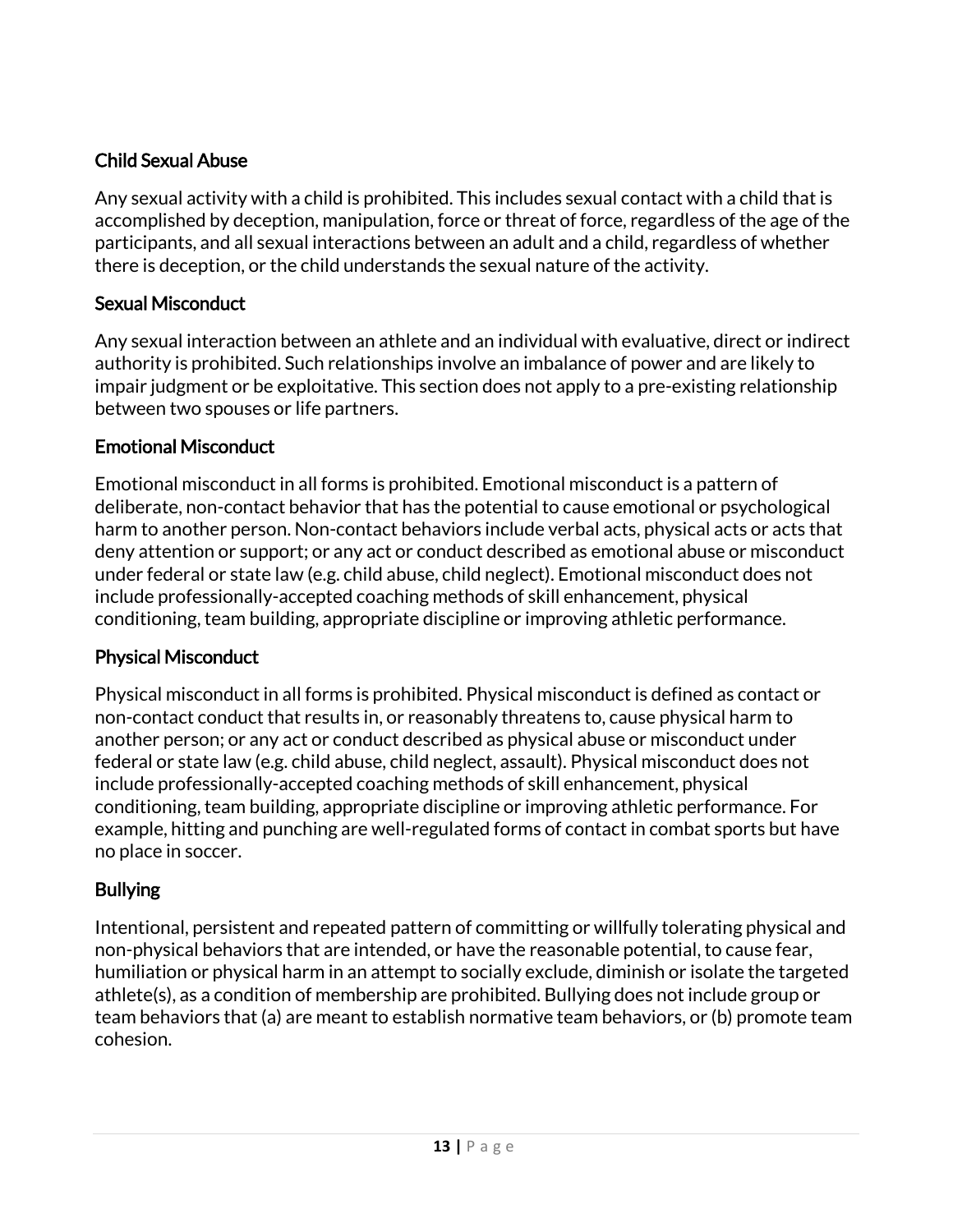#### Hazing

Coercing, requiring, forcing or willfully tolerating any humiliating, unwelcome or dangerous activity that serves as a condition for (a) joining a group or (b) being socially accepted by a group's members are prohibited. Hazing does not include group or team activities that (a) are meant to establish normative team behaviors or (b) promote team cohesion.

#### Procedures for Complaints, Investigations and Corrective Action

All Covered Personnel are responsible to help assure that misconduct is avoided. MYSA cannot act to eliminate misconduct unless it has notice of the conduct. Covered Personnel are thus charged with reporting any concerns regarding compliance the Montana Safe Soccer platform in the manner provided in this document and appendixes. For the avoidance of doubt, in some instances, Covered Personnel will be required to report to law enforcement and/or the U.S. Center for SafeSport.

Furthermore, MYSA employees are responsible to help assure that the work environment, on or off-premises, is free from harassment. All employees have an obligation to promptly report any and all allegedly harassing conduct they are the subject of, that they learn of, or that they witness. Our Policy provides for immediate notice of problems to the persons designated in this Policy so that we may address and resolve any problems as quickly as possible.

An employee must report the harassing conduct to either:

- The person to whom you report (supervisor or manager);
- The Executive Director:
- The MYSA President; or
- The Integrity Hotline.

If the employee feels uncomfortable going to his or her supervisor with the complaint, he/she must report the matter to any other member of management as designated above.

This Policy does not require reporting the misconduct to any individual who is creating the harassment or discrimination.

All Covered Personnel have an obligation to cooperate in any investigation of a complaint of misconduct, including providing any and all information concerning the complaint. Failure to do so may be a violation of this Policy.

MYSA's Prohibited Conduct Policy offers its employees greater protection from harassment than does the law. Consequently, Covered Personnel who are found to have violated MYSA's Prohibited Conduct Policy shall be subject to corrective action, discipline or termination, even in cases where applicable laws may not have been violated and without regard to whether the conduct constitutes a violation of the law.

An employee wishing to file a complaint outside of MYSA may contact either the Equal Employment Opportunity Commission or the fair employment agency in Montana.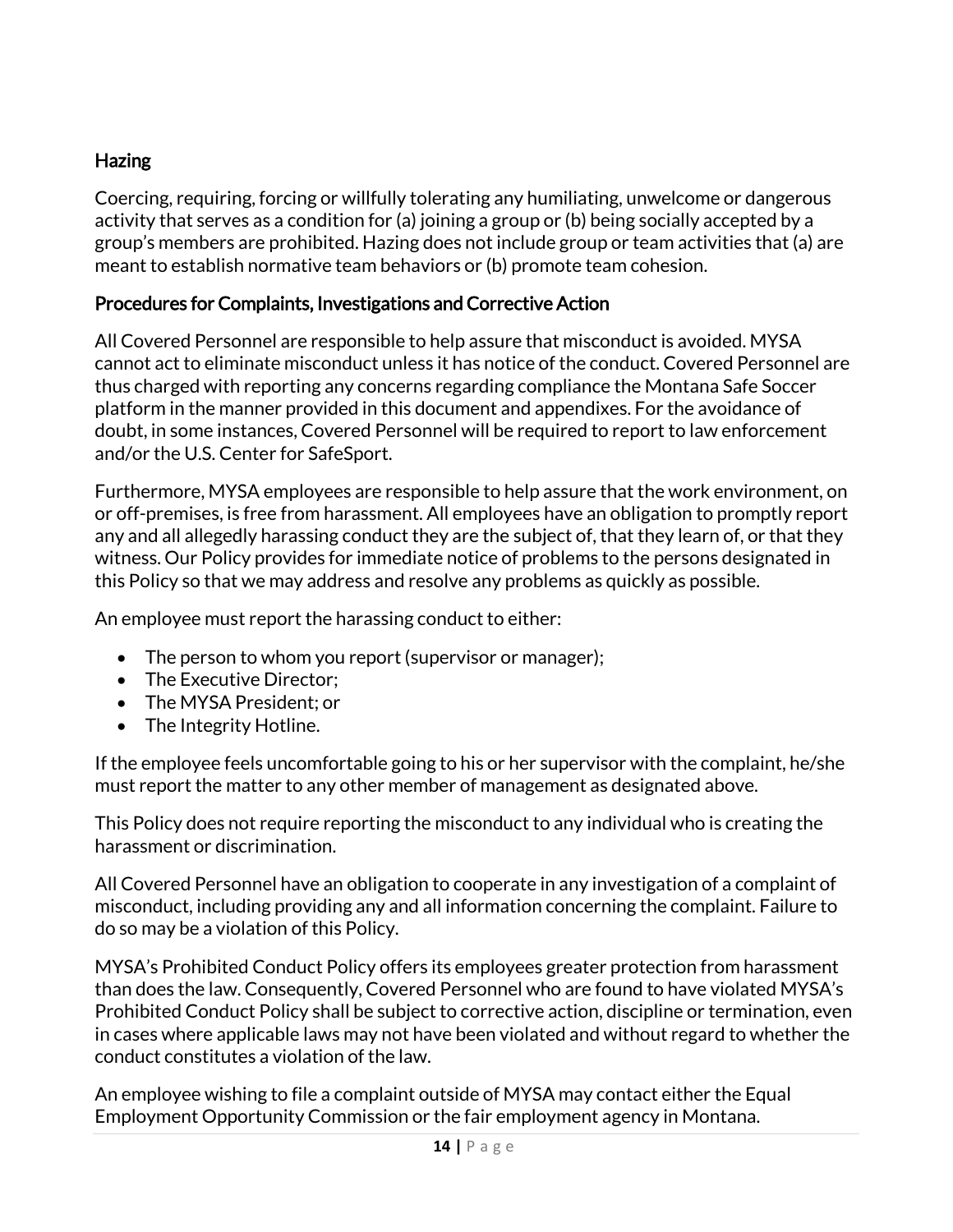# <span id="page-14-0"></span>APPENDIX B – MONTANA YOUTH SOCCER'S REQUIRED POLICIES

The U.S. Center for SafeSport has created a series of template Policies for use by U.S. Soccer and its Organization Members. Montana Youth Soccer has adopted these Policies.

### <span id="page-14-1"></span>One‐on‐One Interactions

The majority of child sexual abuse is perpetrated in isolated, one‐on‐one situations. By reducing such interactions between children and adults, you reduce the risk of child sexual abuse. However, one‐on‐one time with trusted adults is also healthy and valuable for a child. Policies concerning one‐on‐one interactions protect children while allowing for these beneficial relationships.

#### **Components**

Covered Organizations (Montana Youth Soccer and all its Member Clubs) must comply with points A through G below.

A. Application

This Policy shall apply to:

- 1) Adults at a facility under the jurisdiction of a CoveredOrganization
- 2) Adult members who have regular contact with amateur athletes who areminors
- 3) An adult authorized by a Covered Organization to have regular contact with  $\alpha$ authority over an amateur athlete who is a minor
- 4) Staff and board members of a CoveredOrganization
- B. Observable and Interruptible
	- One‐on‐one interactions between minors and an Adult(who is not the minor's legal guardian) at any facility are permitted, if they occur at an observable and interruptible distance by another adult.
	- Isolated, one‐on‐one interactions between minors and an Adult (who is notthe minor's legal guardian) at any facility are prohibited, except under emergency circumstances.
- C. Meetings
	- Meetings between Adults and minors at any facility may only occur if another Adult is present, except under emergency circumstances. Such meetings must occur where interactions can be easily observed and at an interruptible distance from another Adult.
	- If a one-on-one meeting takes place in an office, the door to the office must remain unlocked and open. If available, it will occur in an office that (if available)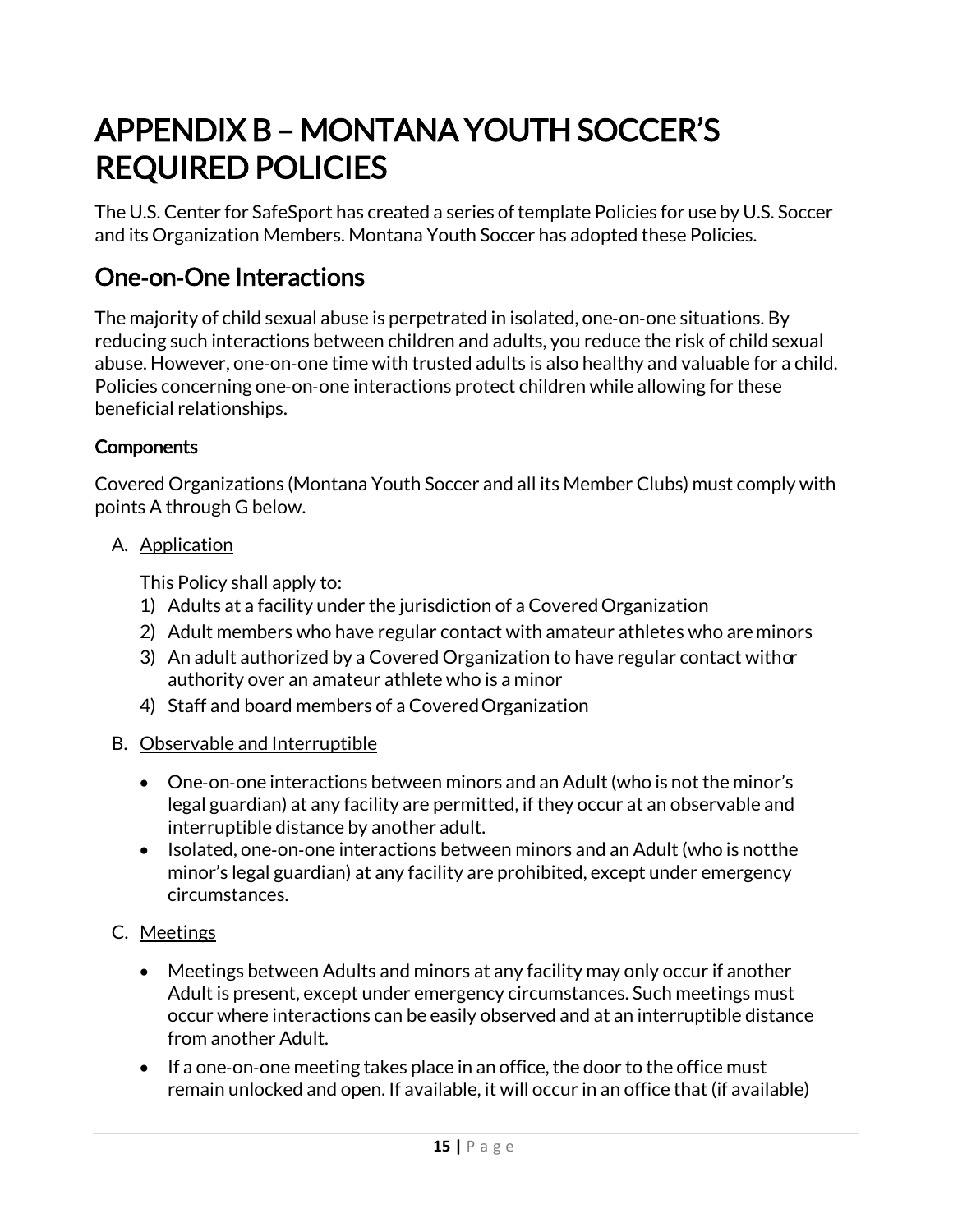has windows, with the windows, blinds, and/or curtains remaining open during the meeting.

#### D. Meetings with Mental Health Care Professionals

If a mental health care professional meets with minors at any facility, a closed‐door meeting may be permitted to protect patient privacy – provided that (1) the door remains unlocked, (2) another adult is present at the facility, (3) the other adult is advised that a closed‐door meeting is occurring and (4) written legal guardian consent is obtained by the mental health care professional, with a copy provided to our organization.

#### E. Individual Training Sessions

Individual training sessions between Adults and minors are permitted at any facility if the training session is observable and interruptible by another adult. The Adult must obtain the written permission of the minor's legal guardian in advance of the individual training session. Parents, guardians and other caretakers must be allowed to observe the training session. Permission for individual training sessions must be obtained at least every six months.

#### F. Monitoring

When one‐on‐one interactions between Adults and minors occur at any facility, Adults will monitor these interactions. Monitoring includes: knowing that the one‐on‐one interaction is occurring, the approximate planned duration of the interaction and randomly dropping in on the one‐on‐one.

#### G. Out‐of‐Program Contacts

<span id="page-15-0"></span>Adults are prohibited from interacting one‐on‐one with unrelated minor athletes in settings outside of the program (including, but not limited to, one's home, restaurants and individual transportation), unless parent/legal guardian consent is provided for each out‐of‐ program contact. Such arrangements are nonetheless strongly discouraged.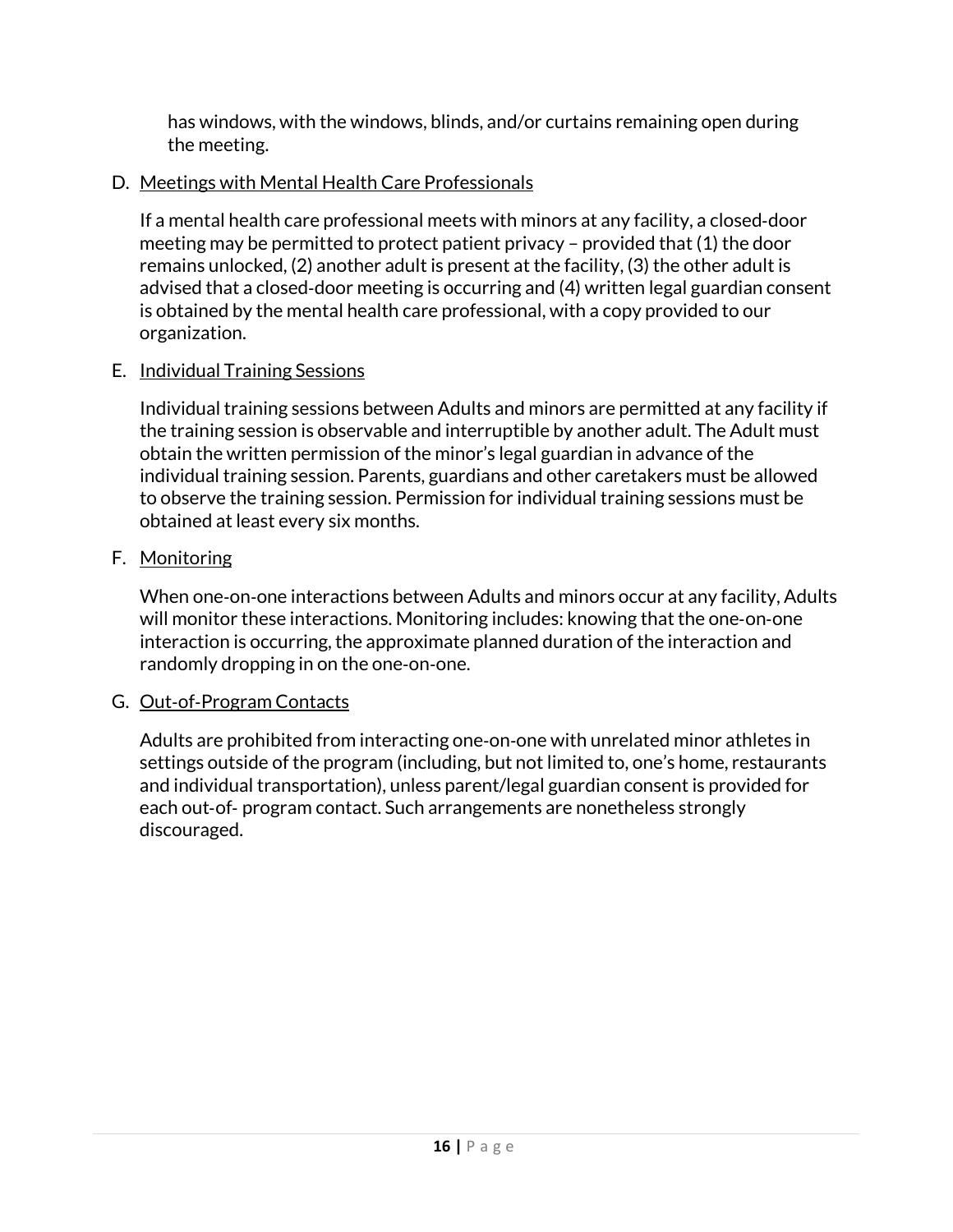## Massages and Rubdowns

Covered Organizations (Montana Youth Soccer and all Member Clubs) must comply with points A through C below.

A. Application

This Policy shall apply to:

- 1) Adults at a facility under the jurisdiction of a CoveredOrganization
- 2) Adult members who have regular contact with amateur athletes who areminors
- 3) An adult authorized by a Covered Organization to have regular contact with or authority over an amateur athlete who is a minor
- 4) Staff and board members of a CoveredOrganization

#### B. Licensed, Certified Professional

- Any massage or rubdown performed by an Adult on a minor athlete at any facility or a training or competition venue is prohibited unless such Adult is a licensed massage therapist.
- Any massage or rubdown performed at any facility or a training or competition venue by a licensed professional must be conducted in open and interruptible locations. Any massage of a minor athlete must be done with at least oneother adult present and must never be done with only the minor athlete and licensed massage therapist in the room.
- Even if a coach is a licensed massage therapist, the coach shall not perform a rubdown or massage of an athlete under any circumstances.

#### C. Written consent

<span id="page-16-0"></span>Written consent by a legal guardian shall be provided before providing each massage or rubdown on a minor athlete. Parents must be permitted to be in the room as an observer.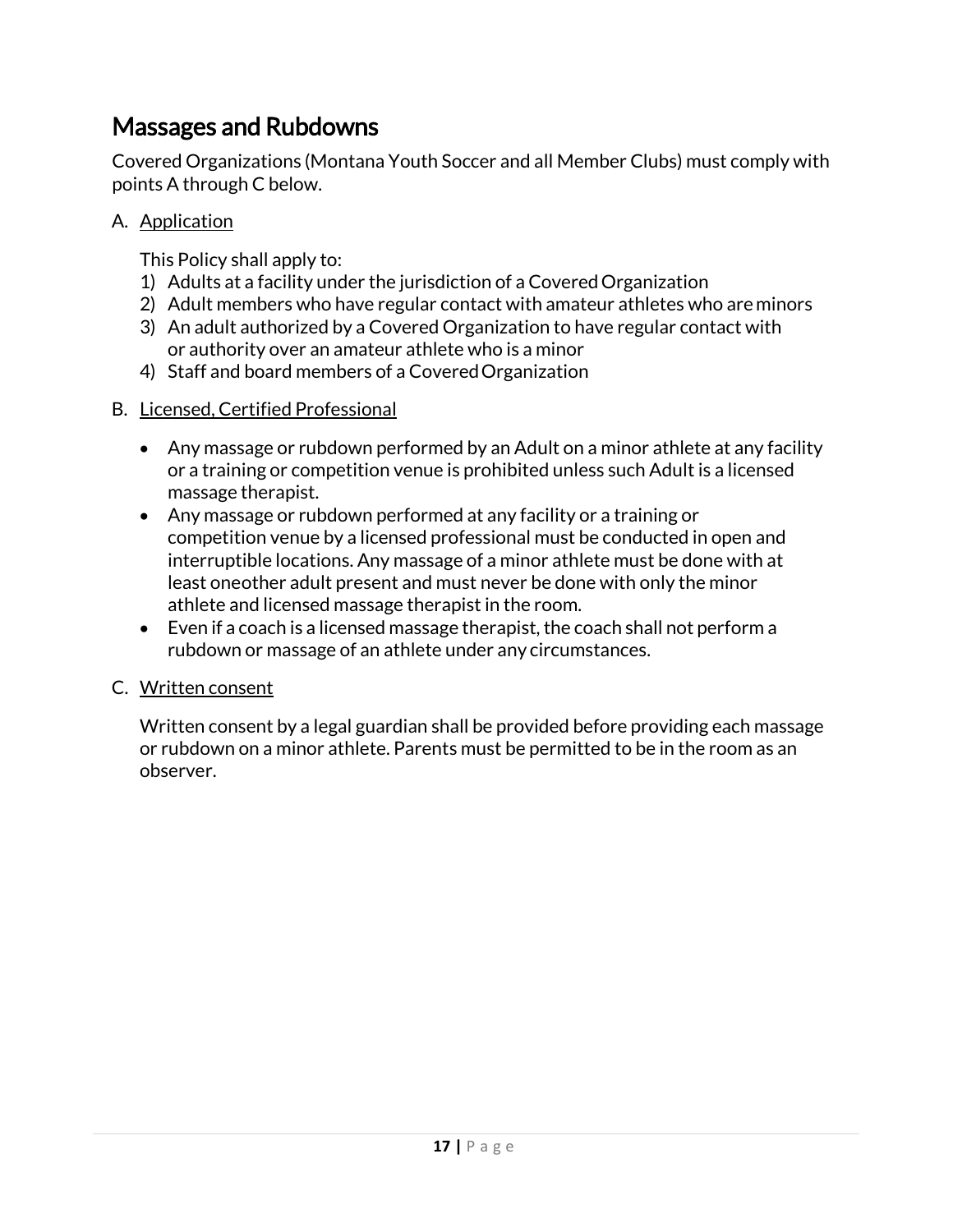## Locker Rooms, Rest Rooms and Changing Areas

Covered Organizations (Montana Youth Soccer and all Member Clubs) must comply with points A through I below.

#### A. Application

This Policy shall apply to:

- 1) Adults at a facility under the jurisdiction of a CoveredOrganization
- 2) Adult members who have regular contact with amateur athletes who areminors
- 3) An adult authorized by a Covered Organization to have regular contact withor authority over an amateur athlete who is a minor
- 4) Staff and board members of a CoveredOrganization

#### B. Use of Recording Devices

Use of any device's (including a cell phone's) recording capabilities, including voice recording, still cameras and video cameras in locker rooms, rest rooms, changing areas or similar spaces at any facility is prohibited. Exceptions may be made for media and championship celebrations, provided that such exceptions are approved by the Covered Organization and two or more adults are present.

#### C. Undress

Under no circumstances shall an unrelated Adult at any facility be undressed (disrobed or partial or full nudity where private body parts are exposed) in front of minor athletes.

#### D. Isolated One‐on‐One Interactions

- At no time are unrelated Adults permitted to be alone with a minor in a locker room, rest room or changing area when at any facility, except under emergency circumstances.
- If our organization is using a facility that has access to a single set of such facilities, we will designate times for use by Adults, if any.

#### E. Monitoring

Our organization regularly and randomly monitor the use of locker rooms, rest rooms and changing areas at facilities under our jurisdiction to ensure compliance with these Policies.

#### F. Non‐Exclusive Facility

If our organization uses a facility not under its jurisdiction (for, e.g., training or competition or similar events) and the facility is used by multiple constituents, Adults listed in point A above in categories 2 through 4 are nonetheless required to adhere to the rules set forth here.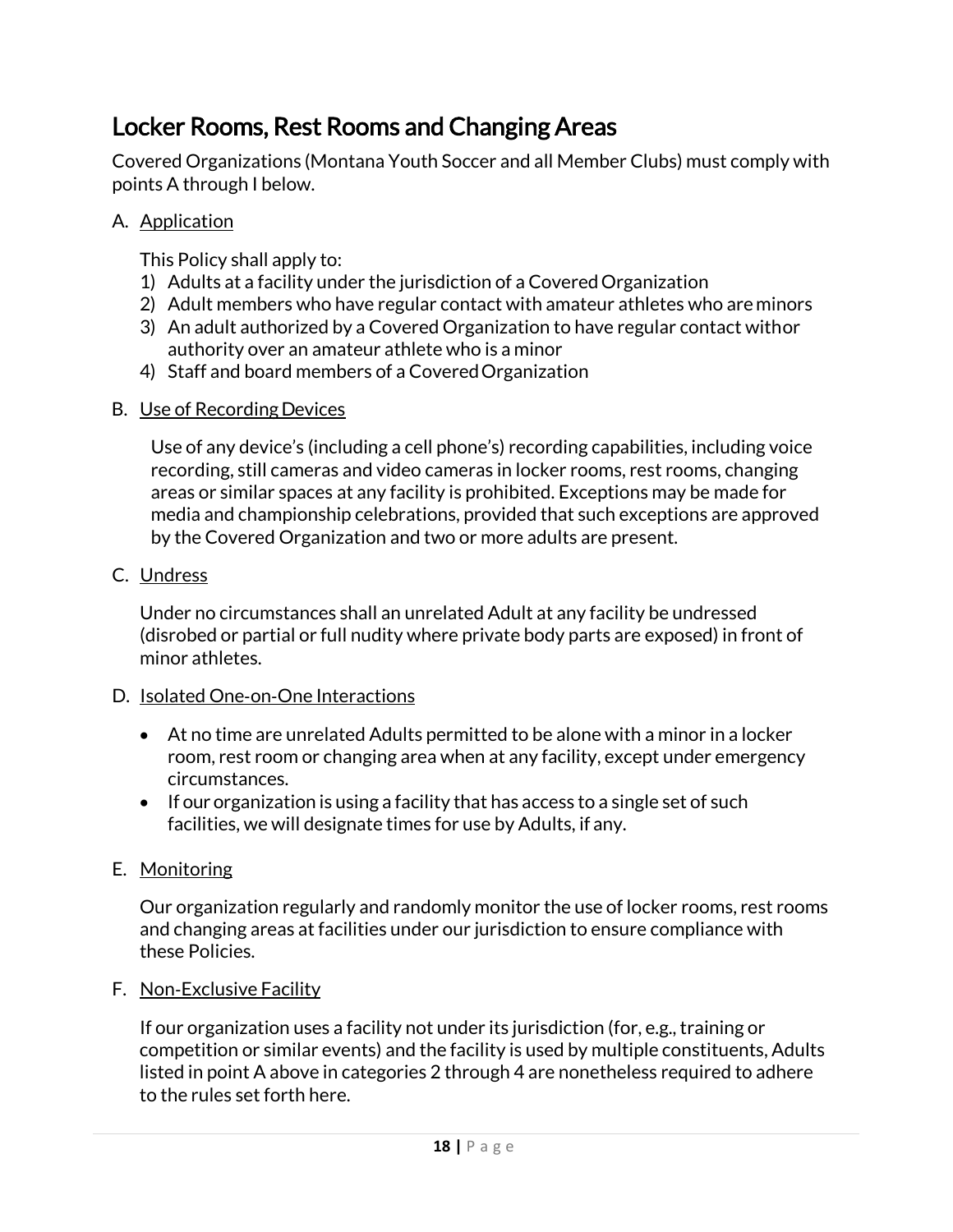- G. To minimize the risk of bullying and hazing, our organization uses locker room monitors to ensure that minors are not left unattended in locker rooms, rest rooms and changing areas.
- H. Adults make every effort to recognize when an athlete goes to the locker room or changing area during practice and competition and, if they do not return in a timely fashion, we will check on the athlete's whereabouts.
- <span id="page-18-0"></span>I. We discourage parents from entering locker rooms and changing areas unless it is truly necessary. In those instances, it should only be a same‐sex parent. If this is necessary, parents should let a coach or administrator know about this in advance.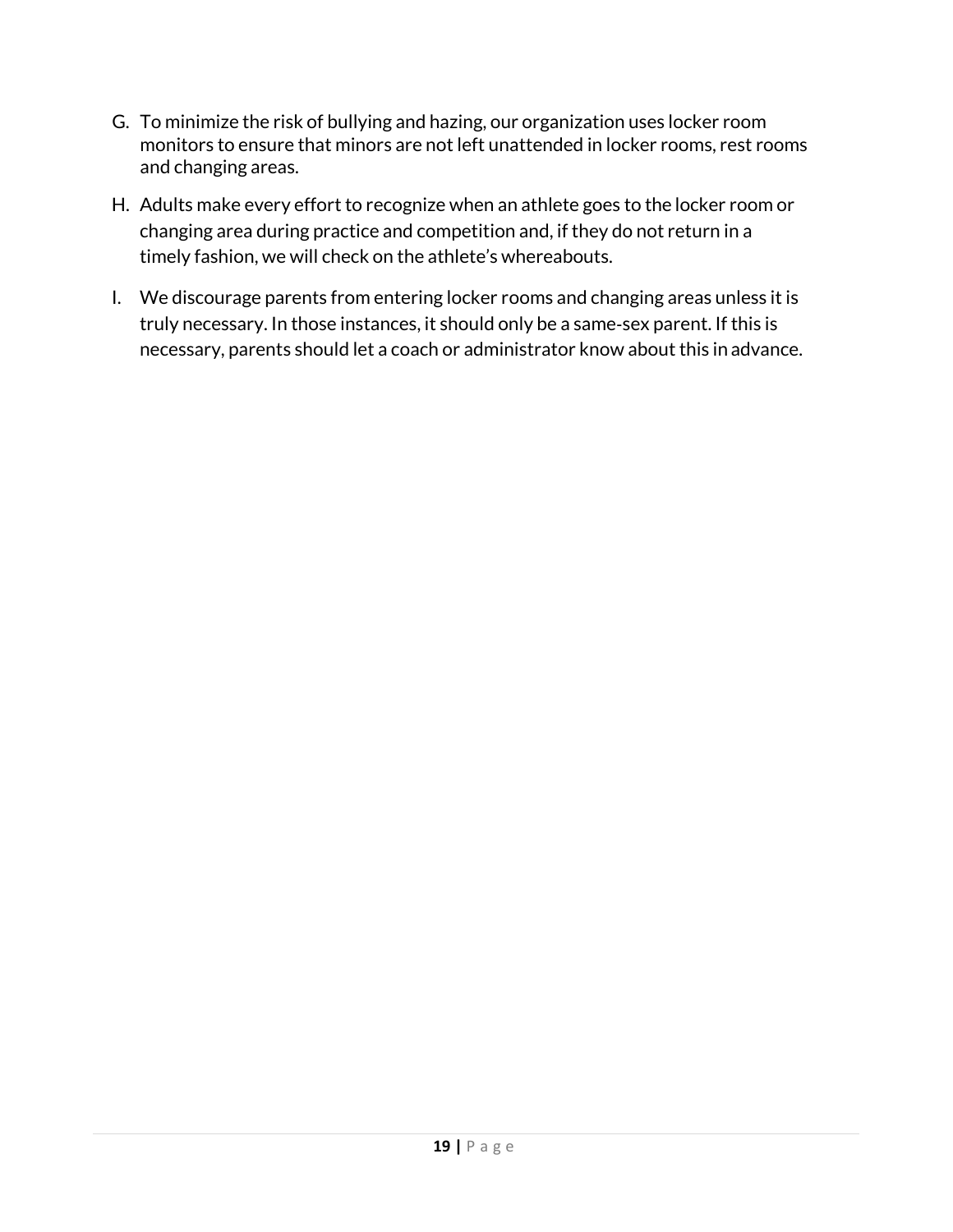## Social Media & Electronic Communications

Covered Organizations (Montana Youth Soccer and all Member Clubs) must comply with points A through G below.

A. Application

This Policy shall apply to:

- 1) Adult members who have regular contact with amateur athletes who areminors
- 2) An adult authorized by a Covered Organization to have regular contact with or authority over an amateur athlete who is a minor
- 3) Staff and board members at a Covered Organization
- B. Content

All electronic communication originating from Participating Adults to amateur athletes who are minors must be professional in nature.

#### C. Open and Transparent

- If a Participating Adult needs to communicate directly with an amateur athlete who is a minor via electronic communications, another Participating Adult or the minor's legal guardian will be copied.
- If a minor athlete communicates to the Participating Adult privately first, the Participating Adult should respond to the minor athlete with a copy to another Participating Adult or the minor's legal guardian.
- A Participating Adult communicating electronically to the entire team will copy another Participating Adult.
- Amateur athletes who are minors may "friend" the organization's official page.

#### D. Prohibited Electronic Communications

- Participating Adults are not permitted to communicate privately via electronic communications with amateur athletes who are minors, except under emergency circumstances.
- Participating Adults are not permitted to "private message", "instant message", "direct message" or send photos via Snapchat or Instagram to a minor athlete privately.
- Participating Adults are not permitted to maintain social media connections with minors; such adults are not permitted to accept new personal page requests on social media platforms from amateur athletes who are minors and existing social media connections with amateur athletes who are minors shall bediscontinued

#### E. Requests to Discontinue

Legal guardians may request in writing that their child not be contacted through any form of electronic communication by the organization or by the organization's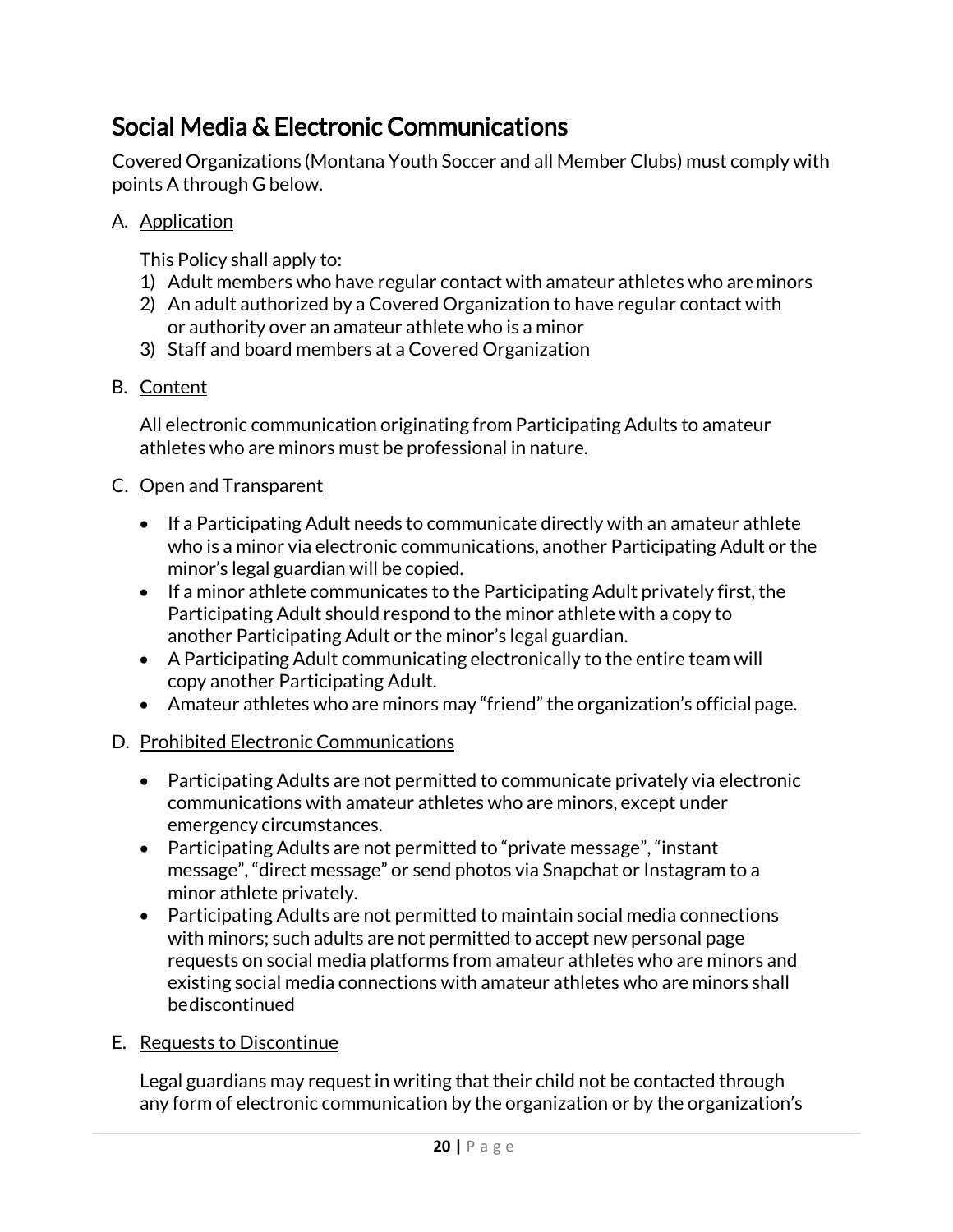Participating Adults. The organization will abide by any such request that their child not be contacted via electronic communication, absent emergency circumstances.

#### Recommended Components

F. Hours

<span id="page-20-0"></span>Electronic communications will only be sent between the hours of 8:00 a.m. and 8:00 p.m.

- G. Monitoring
	- The organization monitors its social media pages and removes any posts that violate the organization's Policies and practices for appropriatebehavior.
	- The organization will inform the legal guardian of a minor athlete of any prohibited posts, as well as the organization's administrator.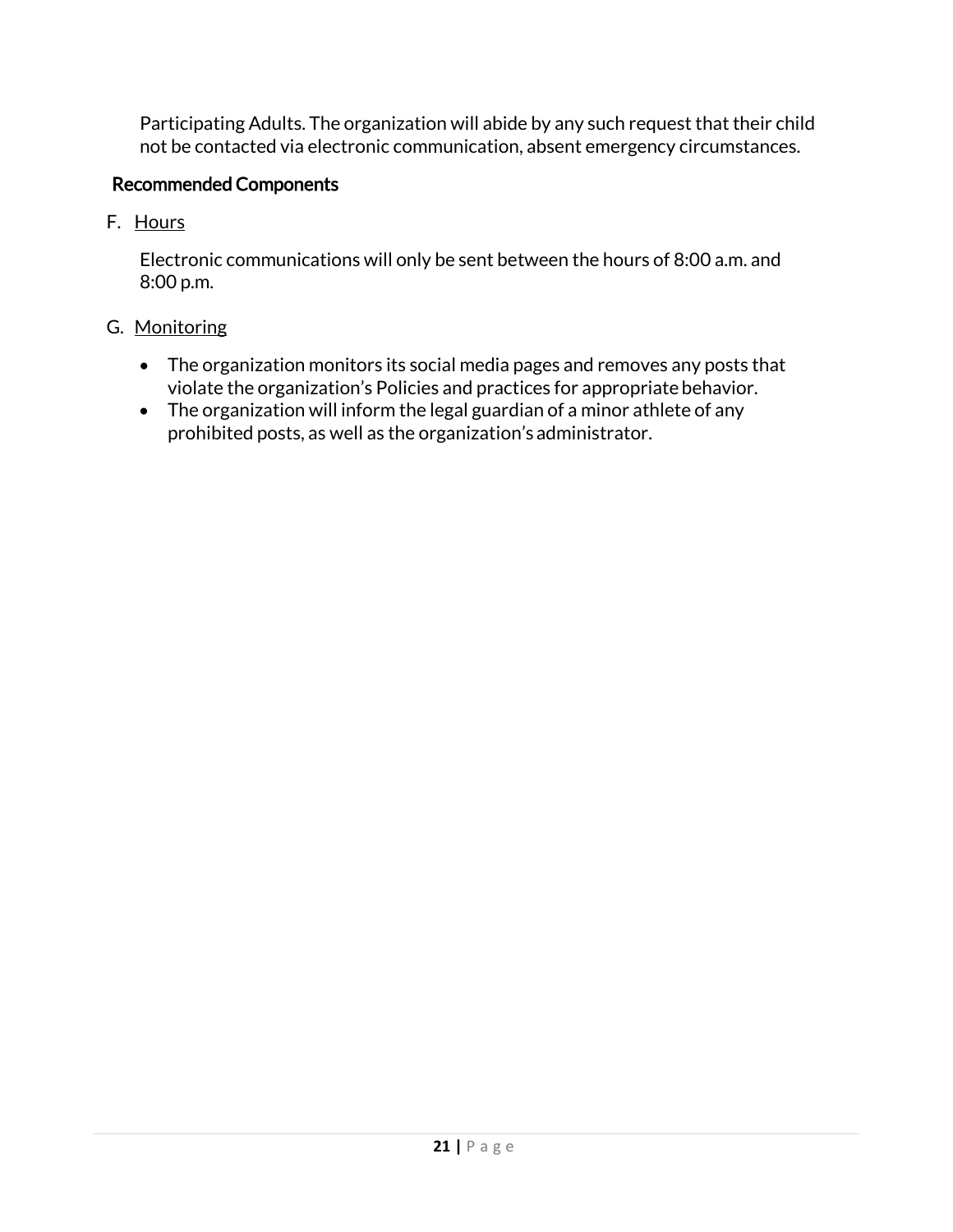# Local Travel

Covered Organizations (Montana Youth Soccer and all Member Clubs) must comply with points A through D below. Local travel consists of travel to training, practice and competition that occurs locally and does not include coordinated overnight stay(s).

#### A. Application

This Policy shall apply to:

- 1) Adult members who have regular contact with amateur athletes who areminors
- 2) An adult authorized by a Covered Organization to have regular contact with or authority over an amateur athlete who is a minor
- 3) Staff and board members at a CoveredOrganization

#### B. Transportation

- The organization does not arrange for local travel.
- Participating Adults who are not also acting as a legal guardian, shall not ride in a vehicle alone with an unrelated athlete who is a minor, absent emergency circumstances, and may only drive with at least two other minor athletes or another adult at all times, unless otherwise agreed to in writing by the minor athlete's parent/legal guardian in advance of each local travel.

#### C. Shared or Carpool Travel Arrangement

We encourage parents/legal guardians to pick up their minor athlete first and drop off their minor athlete last in any shared or carpool travel arrangement.

D. Parents/legal guardians receive education concerning child abuse prevention before providing consent for their minor to travel alone with a ParticipatingAdult.